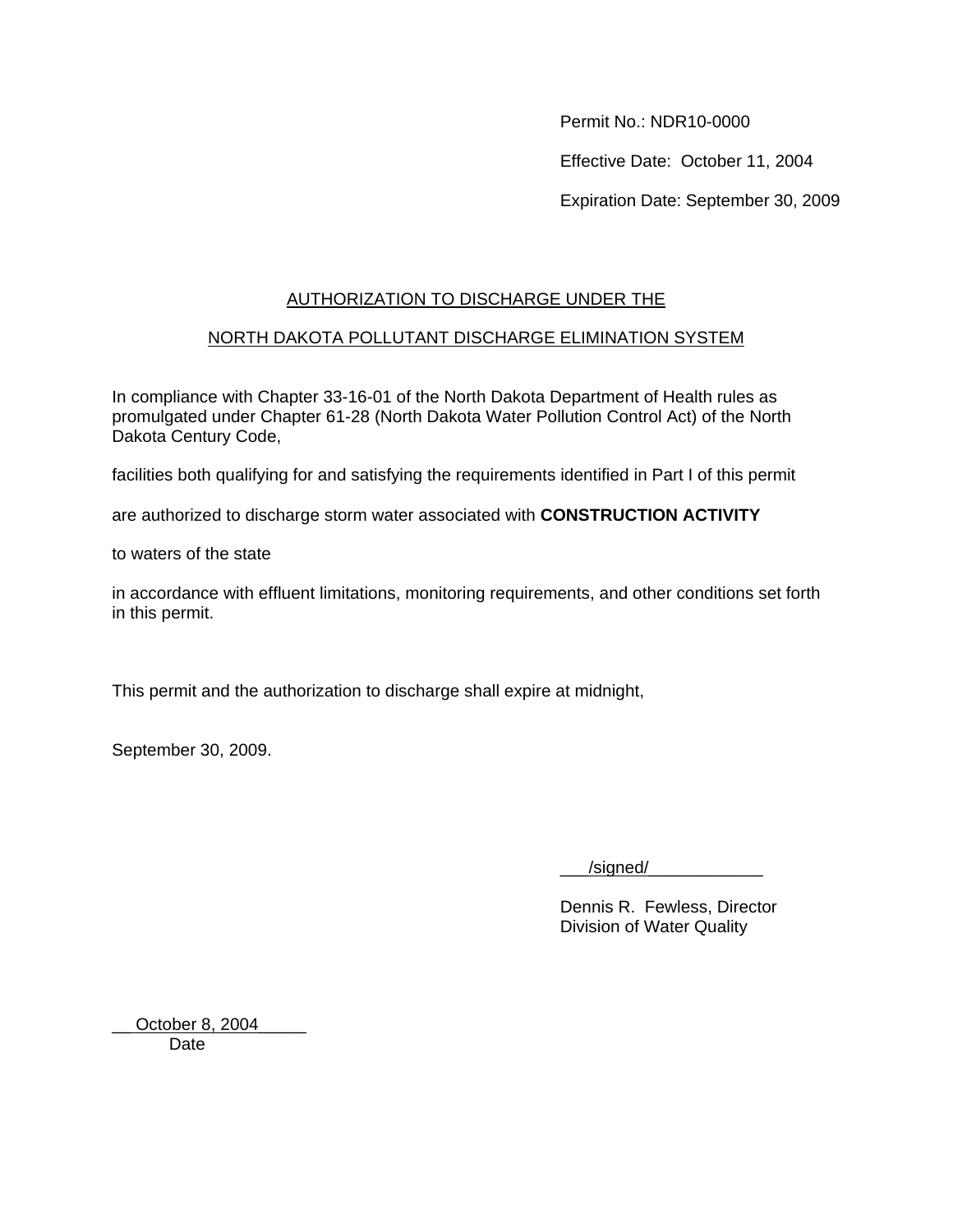# **Table of Contents**

| Part                                                 |                                                                                                                                                                                                                                       | Page                                                                            |
|------------------------------------------------------|---------------------------------------------------------------------------------------------------------------------------------------------------------------------------------------------------------------------------------------|---------------------------------------------------------------------------------|
| I                                                    | <b>Permit Coverage</b><br><b>Discharges Covered</b><br><b>Limitations on Coverage</b><br><b>Authorization Effective Date</b><br><b>Application Requirements</b><br><b>Termination of Coverage</b><br>Transfer of Ownership or Control | $\begin{array}{c} 3 \\ 3 \\ 4 \end{array}$<br>$\overline{\mathbf{4}}$<br>6<br>6 |
| $\mathbf{I}$                                         | <b>Storm Water Discharge Requirements</b><br><b>Storm Water Pollution Prevention Plans</b><br><b>Additional Terms and Conditions</b>                                                                                                  | $\overline{7}$<br>$\overline{7}$<br>10                                          |
| III                                                  | <b>Monitoring and Reporting</b><br><b>Inspection Requirements</b><br><b>Annual Reporting Requirements</b>                                                                                                                             | 11<br>11<br>11                                                                  |
| IV                                                   | <b>Standard Conditions</b><br><b>Records Retention</b><br><b>Signatory Requirements</b><br><b>Immediate Notification</b><br><b>Transfers</b>                                                                                          | 12<br>12<br>13<br>13<br>14                                                      |
| V                                                    | <b>Definitions</b>                                                                                                                                                                                                                    | 16                                                                              |
| Appendix 1 - Erosion and Sediment Control Guidelines |                                                                                                                                                                                                                                       | 19                                                                              |
|                                                      | Appendix 2 – Basic SWPP Measures for<br><b>Small Construction Sites</b>                                                                                                                                                               | 21                                                                              |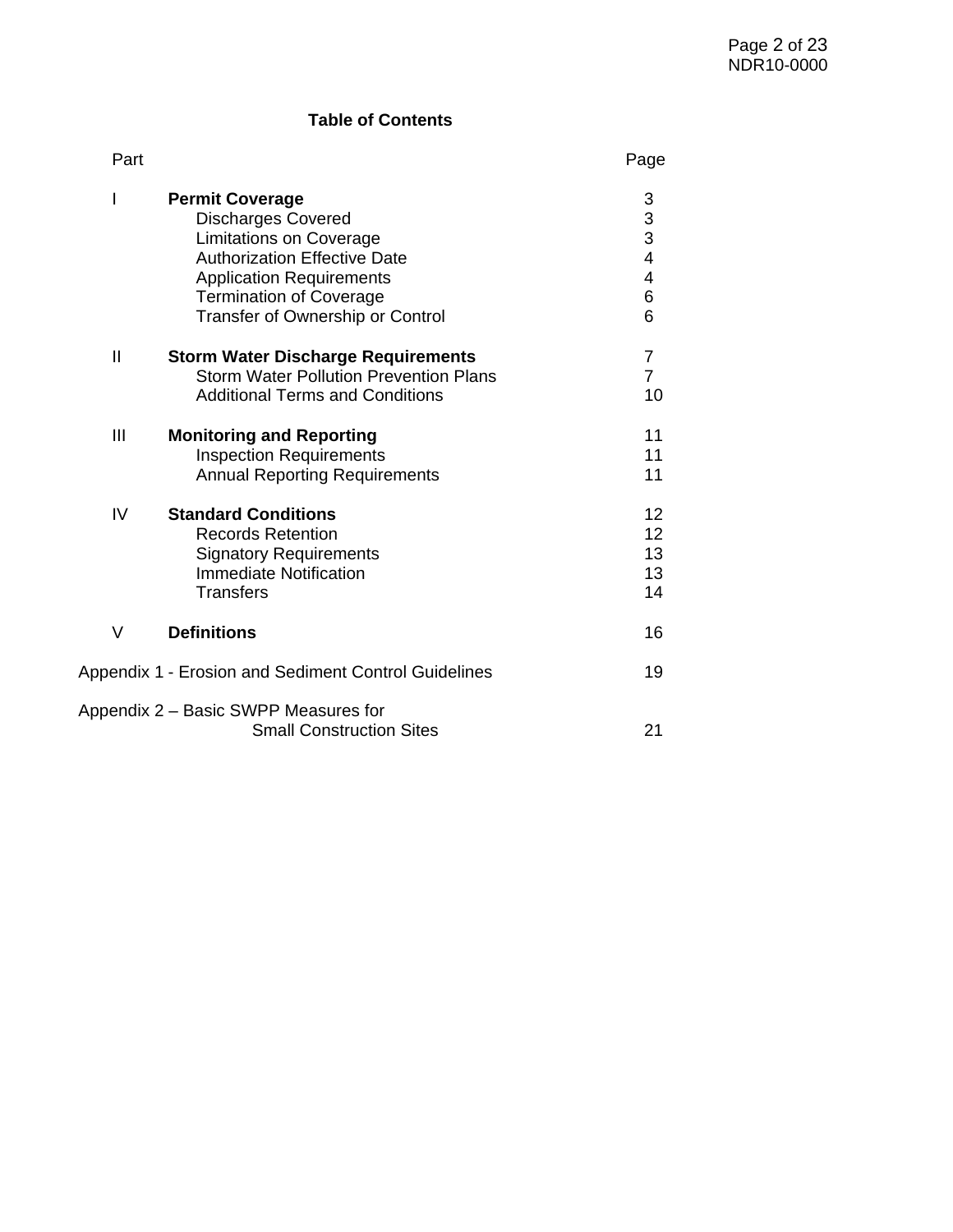#### **PART I - PERMIT COVERAGE AND LIMITATIONS**

#### A. **Discharges Covered**

- 1. This permit applies to all areas within the jurisdiction of the state of North Dakota.
- 2. This permit applies to storm water discharges associated with large construction activity and with small construction activity as defined in 40 C.F.R. part 122.26(b)(14)(x) and (b)(15), respectively.
	- a. Large construction activity includes clearing, grading and excavation, that disturbs land of equal to or greater than five (5) acres and includes the disturbance of less than five (5) acres of total land area that is a part of a larger common plan of development or sale if the larger common plan will ultimately disturb five (5) acres or more.
	- b. Small construction activity includes clearing, grading and excavation, that disturbs land of equal to or greater than one (1) acre, and includes the disturbance of less than one (1) acre of total land area that is part of a larger common plan of development or sale if the larger common plan will ultimately disturb equal to or greater than one and less than five (5) acres.
- 3. Storm water discharges from support activities (e.g., concrete or asphalt batch plants, equipment staging yards, material storage areas, excavated material disposal areas, borrow areas) may be covered by this permit as part of a related construction site.
- 4. Certain non-storm water discharges from facilities covered by this permit and meeting the requirements specified in Part II.A.

#### B. **Discharges Not Covered**

- 1. Storm water discharges associated with industrial activity from any source other than construction activities described in Part I.A.
- 2. Post-construction discharges from industrial activity that originate from the site after construction activities have been completed and final stabilization at the site is achieved. Industrial and postconstruction storm water discharges may need to be covered by a separate storm water permit.
- 3. The placement of fill into waters of the state requiring local, state, or federal authorizations (such as U.S. Army Corps of Engineers Section 404 permits).
- 4. This permit does not substitute for obligations under the National Environmental Policy Act (NEPA), Endangered Species Act (ESA), or National Historic Preservation Act (NHPA), it is your responsibility to ensure the project and resulting discharges comply with the respective requirements.
- 5. Discharges to waters for which there is a total maximum daily load (TMDL) allocation for sediment and/or parameters associated with sediment transport are not covered unless you develop a SWPP plan that is consistent with the assumptions, allocations and requirements in the approved TMDL. If a specific numeric wasteload allocation has been established that would apply to the project's discharges, the permittee(s) must incorporate that allocation into its SWPP plan and implement necessary steps to meet that allocation.
- 6. Storm water discharges that the Department determines will cause, or have the reasonable potential to cause or contribute to, violations of water quality standards.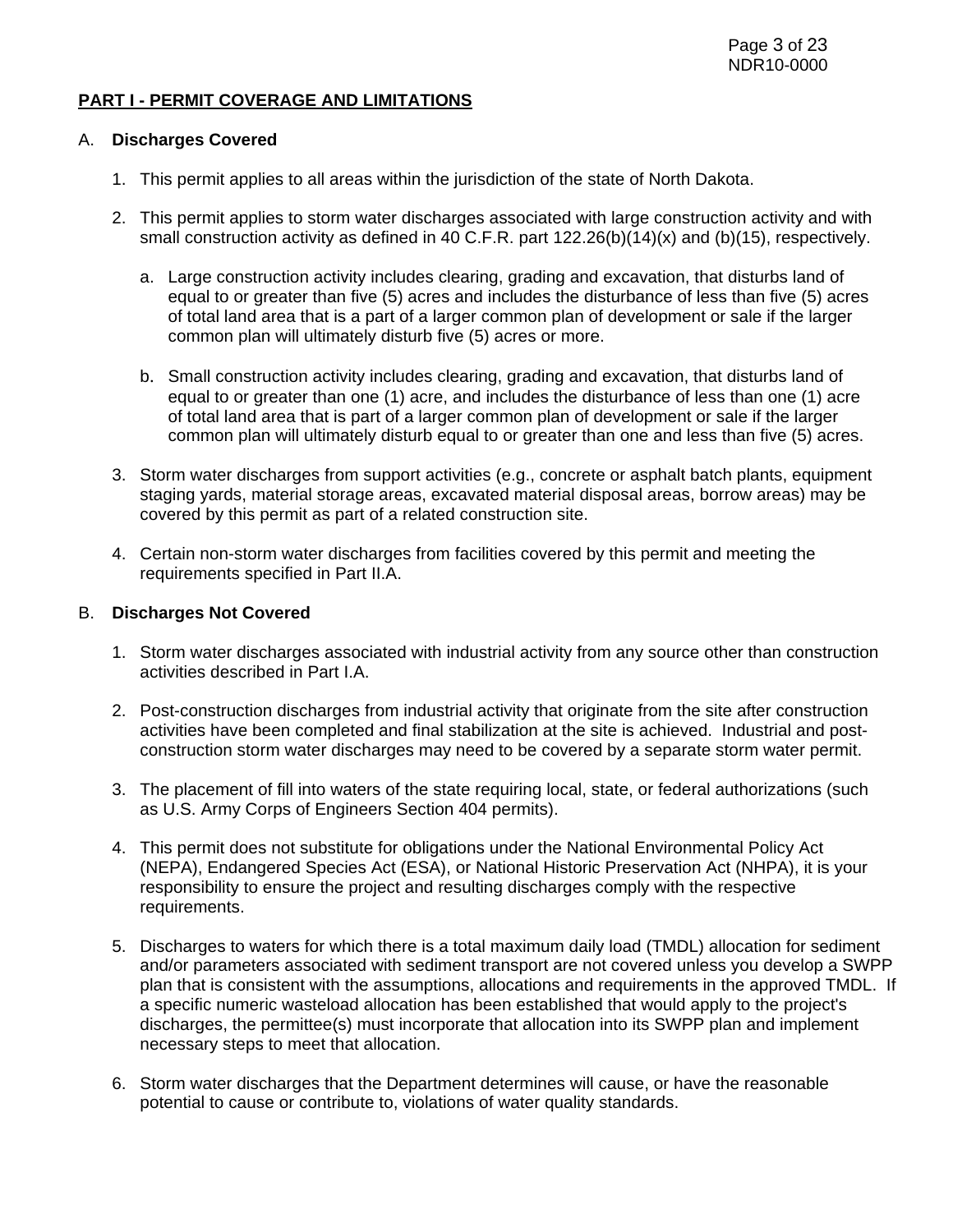### C. **Obtaining Coverage and Authorization Effective Date**

- 1. To obtain authorization under this general permit for storm water discharges you must submit a complete application and develop a Storm Water Pollution Prevention (SWPP) plan in accordance with Part II.C of this permit. A plan must be in place as a condition of this permit and a copy of the plan must be retained by the operator of the facility. A copy of the plan must be submitted with the application for certain facilities as described in Part I.D.
- 2. Permit coverage will become effective 7 days after you submit a complete application unless otherwise notified by the Department (based on the earlier of postmarked date or department datestamp).
- 3. Upon the effective date of permit coverage you, as the permit applicant, are authorized to discharge storm water from eligible activities under the terms and conditions of this permit.

#### D. **Application Contents**

- 1. You may use a Notice of Intent (NOI) form for Construction Activity (or photo copy thereof) to complete your application. The NOI form (or a replacement application form) will be available on the state's website at http://www.health.state.nd.us/wq/Storm.
- 2. Large Construction Activity Coverage

Large construction activity involves land disturbance of equal to or greater than 5 acres. Large construction activity also includes the disturbance of less than 5 acres of total land area that is part of a larger common plan of development or sale, if the larger common plan will ultimately disturb equal to or greater than 5 acres.

- a. The owner or the owner jointly with the operator (usually the general contractor) shall submit a completed application for this permit. The owner is responsible for compliance with all terms and conditions of this permit. The operator has day to day supervision of construction activities and is jointly responsible with the owner for compliance with the permit conditions as they pertain to the construction activities delegated to the operator.
- b. The application for large construction activity shall contain, at a minimum, the following information:
	- (1) Owner name, mailing address and phone number;
	- (2) Project contact name and phone number;
	- (3) Project/site name;
	- (4) Project/site location (street address; section, township, range; or latitude and longitude), county;
	- (5) A brief description of the construction activity;
	- (6) The anticipated starting date and the anticipated completion date for the project;
	- (7) The estimated total area of disturbance in acres;
	- (8) Name of receiving water(s) or the name of the municipal storm sewer system and receiving water(s);
	- (9) List of contractors/subcontractors working at the site (if known);
	- (10) The signature of the applicant(s), owner (and operator if co-applicants) signed in accordance with Part IV.E of this permit.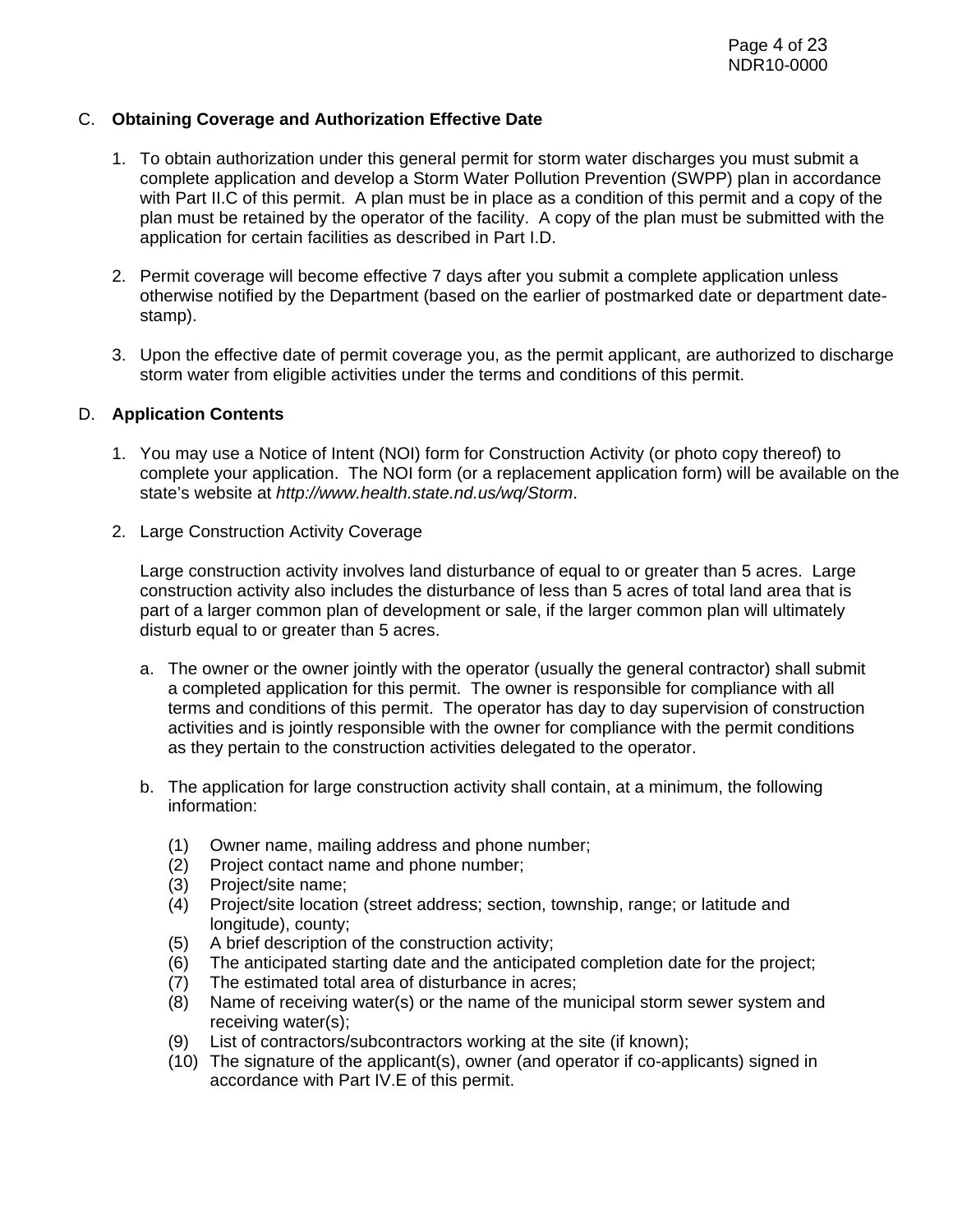- c. A storm water pollution prevention plan (Part II.C) for the project must be prepared and available for review by the Department at the time of application. A partially complete plan is acceptable when it clearly identifies the item(s) to be completed, the person(s) responsible for completing the item(s) and the deadline for completing the item(s). The SWPP plan must be completed prior to the start of construction.
- d. You must include a copy of the Storm Water Pollution Prevention (SWPP) plan if the project involves 50 or more acres; or the project will have a discharge point located within 2000 ft of, and flow to, a water body listed as impaired under section 303(d) of the Federal CWA due to sediment or parameters associated with sediment transport (see 303(d) List on Department's web site).
- 3. Small Construction Activity Coverage

Small construction activity involves land disturbance of equal to or greater than one acre and less than five acres. Small construction activity also includes the disturbance of less than one acre of total land area that is part of a larger common plan of development or sale, if the larger common plan will ultimately disturb equal to or greater than one and less than five acres.

- a. An operator must submit one single NOI form to the Department to obtain coverage for storm water discharges from all of their small construction sites. An operator is the individual who has day to day supervision and control of activities occurring at the construction sites and is responsible for compliance with all terms and conditions of this permit. This can be the owner, developer, the general contractor or, in some circumstances, the agent of one of these parties.
- b. The application for small construction activity shall contain, at a minimum, the following information:
	- (1) Name and mailing address of the owner or operator;
	- (2) Contact name and phone number;
	- (3) A brief description of the construction activity type;
	- (4) The signature of the applicant(s), signed in accordance with Part IV.E of this permit.
- c. The application for small construction activity shall be submitted to the Department prior to the start of construction. The operator is responsible for implementing a storm water pollution prevention plan (Part II.C) for all their small construction sites. The operator shall provide a copy of the SWPP plan to the Department upon request.
- d. Operators of small construction activity shall maintain an up-to-date record of site locations they operate. Operators are required to submit an Annual Location Record (see Part III.D) to the Department by January 31.
- 4. Completed applications, and any reports required by this permit shall be submitted, by mail or hand delivery, to:

North Dakota Department of Health Division of Water Quality 1200 Missouri Avenue PO Box 5520 Bismarck, ND 58506-5520

5. Local Authority. This permit does not preempt or supersede the authority of local agencies to prohibit, restrict, or control discharges of storm water to storm sewer systems or other water courses within their jurisdiction.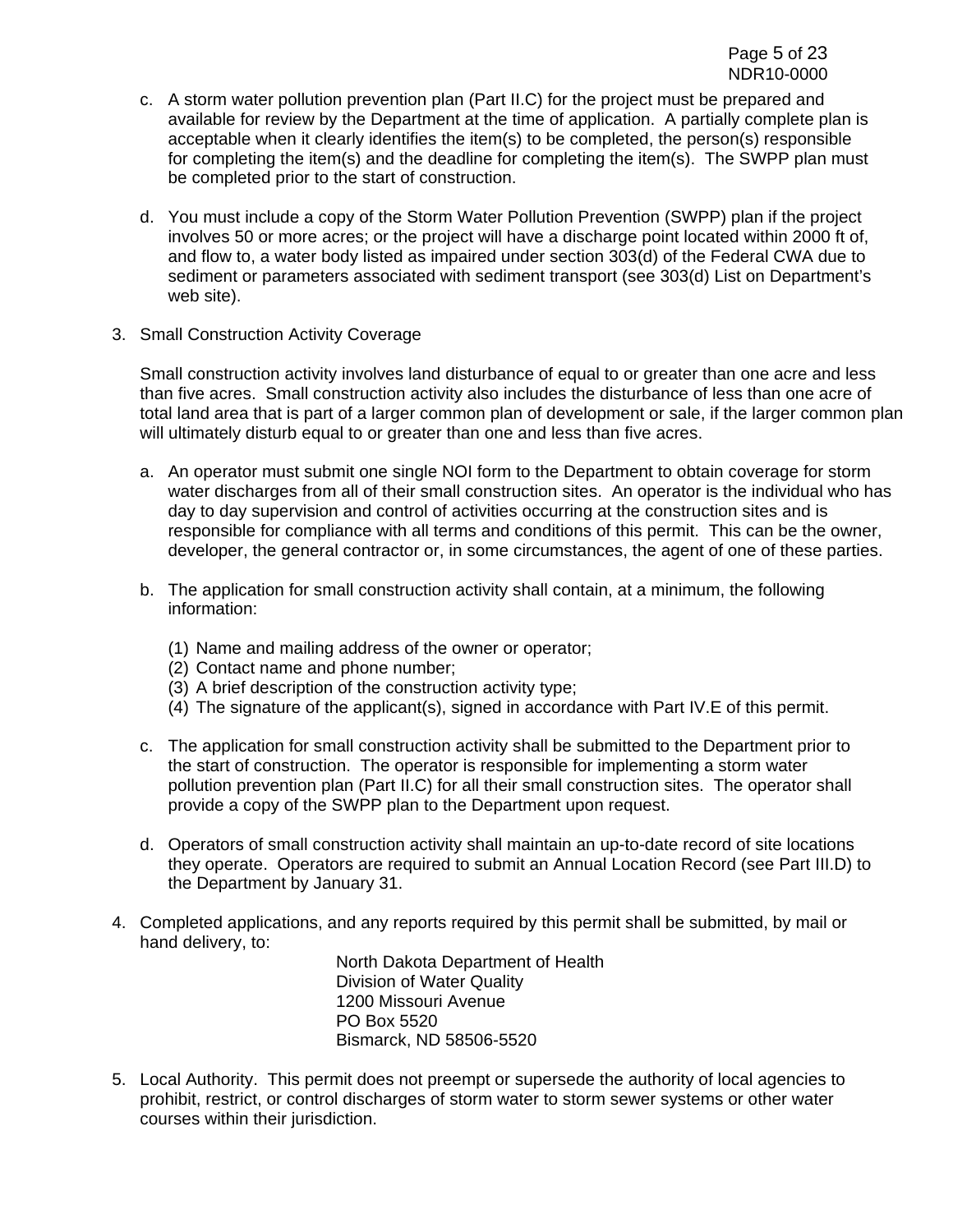### E. **Notice of Termination (NOT)**

- 1. Permittees wishing to terminate coverage under this permit must submit a Notice of Termination (NOT) or other written request identifying the facility, reason why the permit is no longer needed and signed in accordance with Part IV-E of this permit. Compliance with the conditions of this permit is required until a NOT is submitted.
- 2. Permittees may only submit a NOT after one of the following conditions have been met.
	- a. Final stabilization (see Part II.E and definitions) has been achieved on all portions of the site for which the permittee is responsible.
	- b. Another operator/permittee has assumed control, in accordance with the Transfer provisions (Part IV.M), over all areas of the site that have not been finally stabilized.
	- c. For residential construction only, temporary erosion protection and down gradient perimeter control for individual lots has been completed and the residence has been transferred to the homeowner. Additionally, the Permittee must distribute a "homeowner factsheet" to the homeowner to inform the homeowner of the need for, and benefits of, final stabilization.
- 3. Operators of small construction activity are not required to submit NOTs for their individual small construction sites, however, final stabilization is required on all sites. If an operator ceases all of its small construction activity and wishes to terminate coverage under the permit, an NOT must be submitted along with the Annual Location Record (see Part III.B) that certifies final stabilization has been completed on its small construction sites.

### F. **Transfer of Ownership or Control**

- 1. When the owner or operator of a construction project changes, the new owner or operator must submit a written request for permit transfer/modification within 7 days of assuming control of the site or commencing work on-site, or of the legal transfer, sale or closing on the property. Late submittals will not be rejected; however, the department reserves the right to take enforcement for any unpermitted discharges or permit noncompliance. For storm water discharges from construction activities where the owner or operator changes, the new owner or operator can implement the original SWPP plan created for the project or develop and implement their own SWPP plan. Permittee(s) shall ensure either directly or through coordination with other operators that their SWPPP meets all terms and conditions of this permit and that their activities do not interfere with another party's erosion and sediment control practices.
- 2. For the transfer of properties in a development (e.g., an original developer sells portions of the property to various homebuilders) the new owner(s) must obtain permit coverage for the property by one of the following methods.
	- a. If the new owner or operator has existing permit coverage for small construction, the new operator can begin activities on individual lots or tracts of less then 5 acres under the provisions for small construction. The new operator must comply with the permit conditions and enter the site on the location record within 7 days of the transfer.
	- b. If the new owner does not have applicable permit coverage or the tract consists of 5 or more acres, a new application must be filed by the new owner or operator within 7 days of the transfer.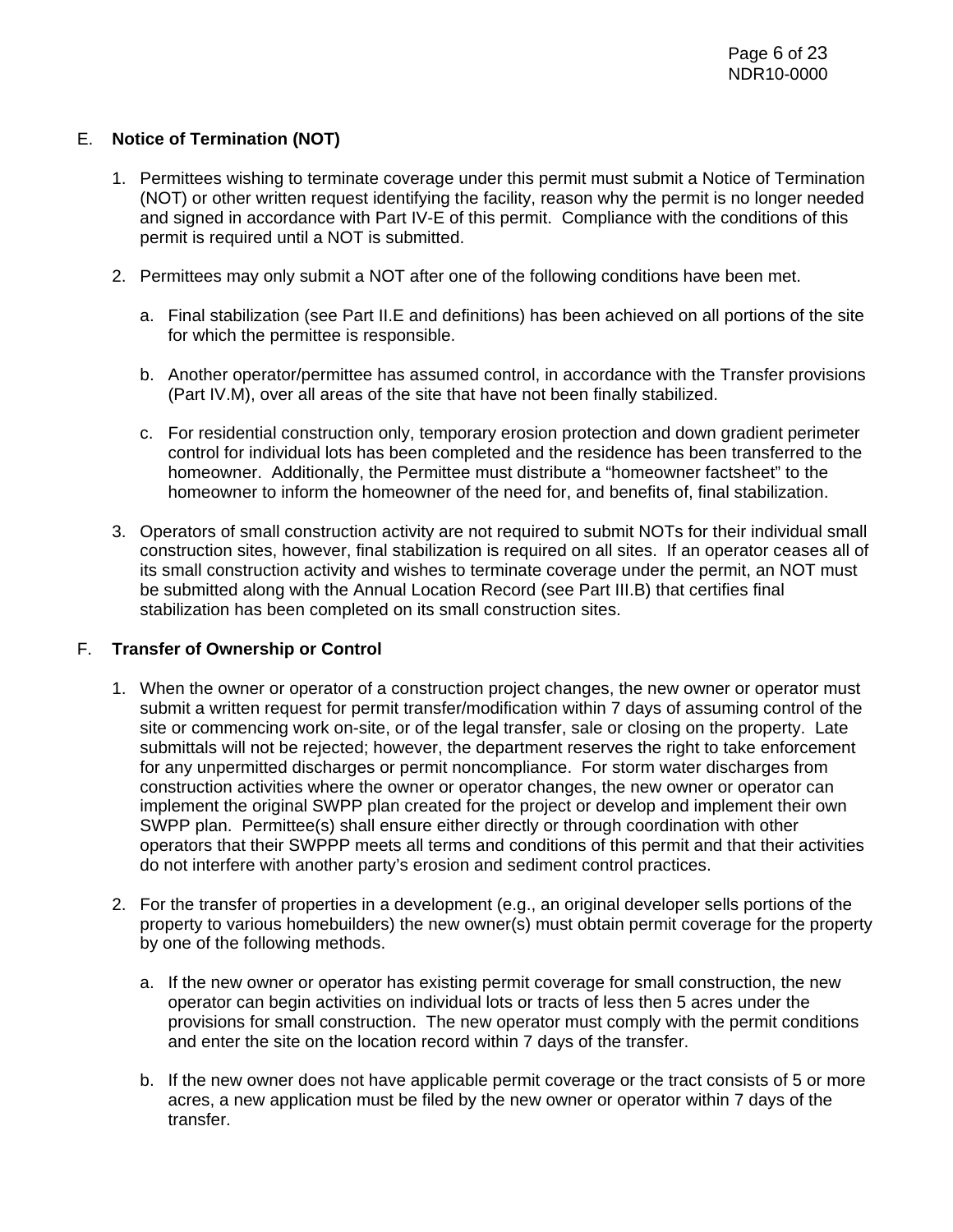#### **PART II – STORM WATER DISCHARGE REQUIREMENTS**

#### A. **Prohibition of Non-Storm Water Discharges**

The discharge of wastewater from processing operations or sanitary facilities is not authorized by this permit. The following non-storm water discharges may be authorized if the non-storm water sources are identified in the SWPP plan with a description of the pollution prevention measures to be implemented: fire-fighting, fire hydrant flushing, potable water line flushing, infrequent building and equipment wash down without detergents, uncontaminated foundation drains, springs, lawn watering and air conditioning condensate.

#### B. **Releases in Excess of Reportable Quantities**

This permit does not relieve the permittee of the reporting requirements of 40 CFR 110, 40 CFR 117, and 40 CFR 302. Any release of a hazardous substance, including a release in a storm water discharge, must be reported to the agencies identified in Part IV.F. The discharge of hazardous substances in storm water discharges shall be minimized in accordance with the applicable SWPP Plan for the facility. Should a reportable quantity release occur, the SWPP Plan shall be revised to prevent the recurrence of such a release.

### C. **Storm Water Pollution Prevention Plans**

All facilities covered by this permit shall prepare and implement Storm Water Pollution Prevention (SWPP) Plans prior to beginning any construction requiring this permit. The SWPP plan and revisions are subject to review by the Department. The objectives of the plan are to identify potential sources of sediment or other pollution from construction activity and to ensure practices are used to reduce the contribution of pollutants from construction site runoff. Storm water management measures developed under other regulatory programs can be included in the SWPP plan or incorporated by reference.

The SWPP plan must incorporate the guidelines provided in Appendix 1, to the extent practicable, and shall include the following information.

- 1. **Site Description**. Each plan shall provide a description of the construction site and potential pollutant sources as indicated below:
	- a. A description of the overall project and the type of construction activity;
	- b. Estimates of the total area of the site and the total area that is expected to be disturbed by excavation, grading, grubbing, or other activities during the life of the project;
	- c. A proposed timetable of activities that disturb soils for major portions of the site;
	- d. A description of the soil within the disturbed area(s);
	- e. The name of the surface water(s) or municipal storm sewer systems at or near the disturbed area that may receive discharges from the project site; and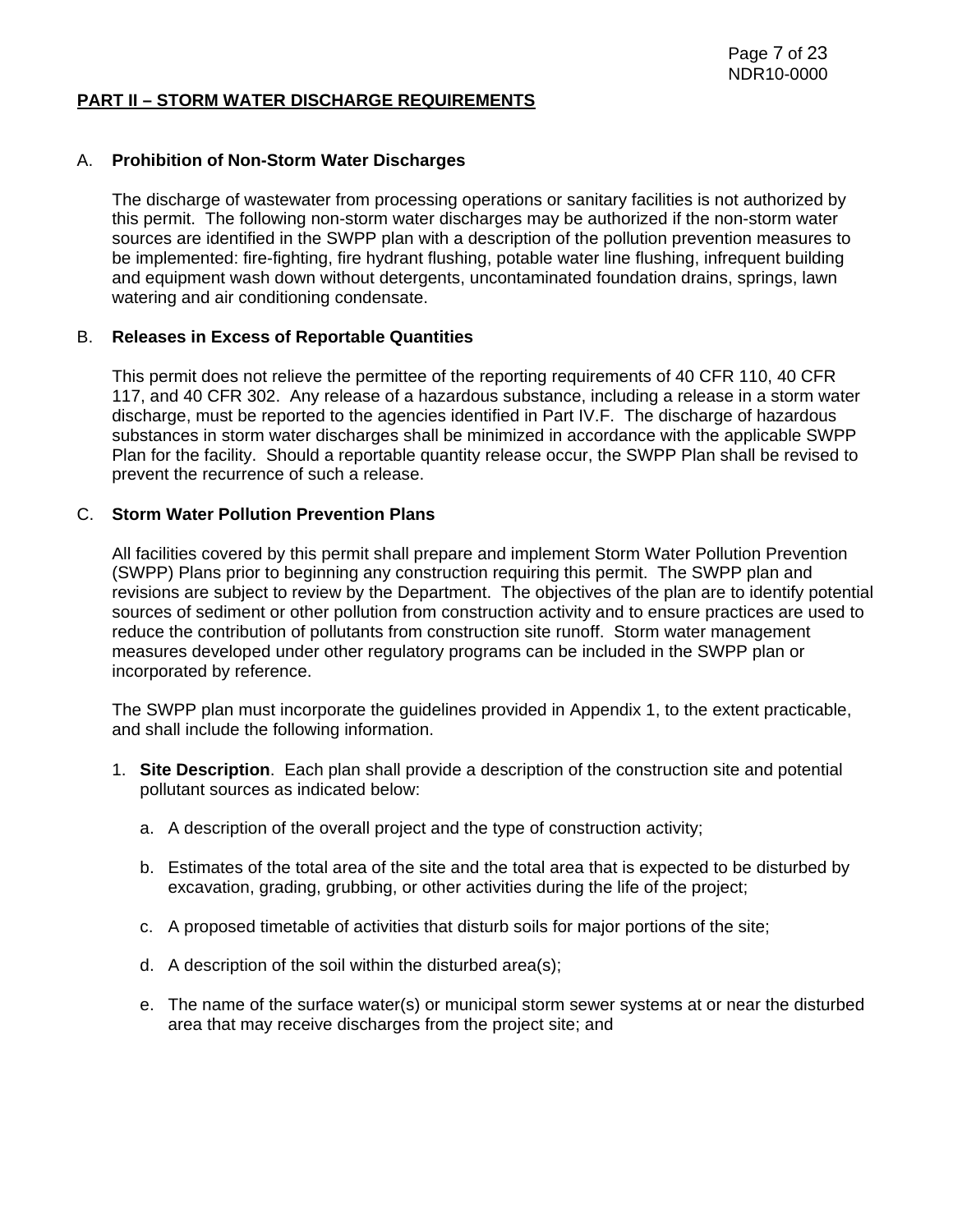- f. A site map indicating:
	- (1) Drainage patterns including flow direction, dividing lines, and the existing and final grades
	- (2) Construction site boundaries and areas of soil disturbance;
	- (3) Location of major structural and nonstructural controls identified in the plan;
	- (4) Location of areas where stabilization practices are expected to occur;
	- (5) Surface waters, including an aerial extent of wetland acreage;
	- (6) Locations where storm water is discharged to surface water;
	- (7) Where included as part of the project, the site maps for offsite concrete/asphalt batch plants, equipment staging areas, borrow sites or excavated fill material disposal.
- 2. **Operational Controls**. The plan shall describe the Best Management Practices (BMPs) used in day to day operations on the project site that reduce the contribution of pollutants in storm water runoff.
	- a. Good housekeeping practices to maintain a clean and orderly facility. Litter, debris, chemicals and parts must be handled properly to minimize the exposure to storm water. This includes measures to reduce and clean up vehicle tracking of sediment off-site and generation of dust.
	- b. Preventive maintenance practices must be followed. Routine inspections and maintenance are necessary to ensure the proper operation of storm water management devices (oil water separators, catch basins, and silt fences) as well as equipment used at a site.
	- c. Spill prevention and response procedures must be developed where potential spills can occur. Where appropriate, specific handling procedures, storage requirements, spill containment and cleanup procedures shall be identified.
	- d. Employee training informs personnel of their responsibility in implementing the practices and controls included in the plan such as spill response, good housekeeping, and sediment control practices.
- 3. **Erosion and Sediment Controls**. An erosion and sediment control plan shall be developed to identify the appropriate control measures and when they will be implemented during the project for each major phase of site activity. The erosion and sediment control plan must conform to the guidelines provided in Appendix 1. The basic elements for erosion and sediment controls are indicated below.
	- a. Sediment basins, or an appropriate combination of equivalent sediment controls such as smaller sediment basins, and/or sediment traps, silt fences, fiber logs, vegetative buffer strips, berms, etc., are required for all down slope boundaries of the disturbance area and for those side slope boundaries as may be appropriate for site conditions.
	- b. Temporary erosion protection (such as cover crop planting or mulching) or permanent cover must be provided for the exposed soil areas where activities have been completed or temporarily ceased. These areas include graded slopes, pond embankments, ditches, berms and soil stockpiles.
	- c. All control measures must be properly selected, installed, and maintained in accordance with the manufacturer's specifications and good engineering practices. If periodic inspections or other information indicates a control has been used inappropriately, or incorrectly, the permittee must replace or modify the control for site situations.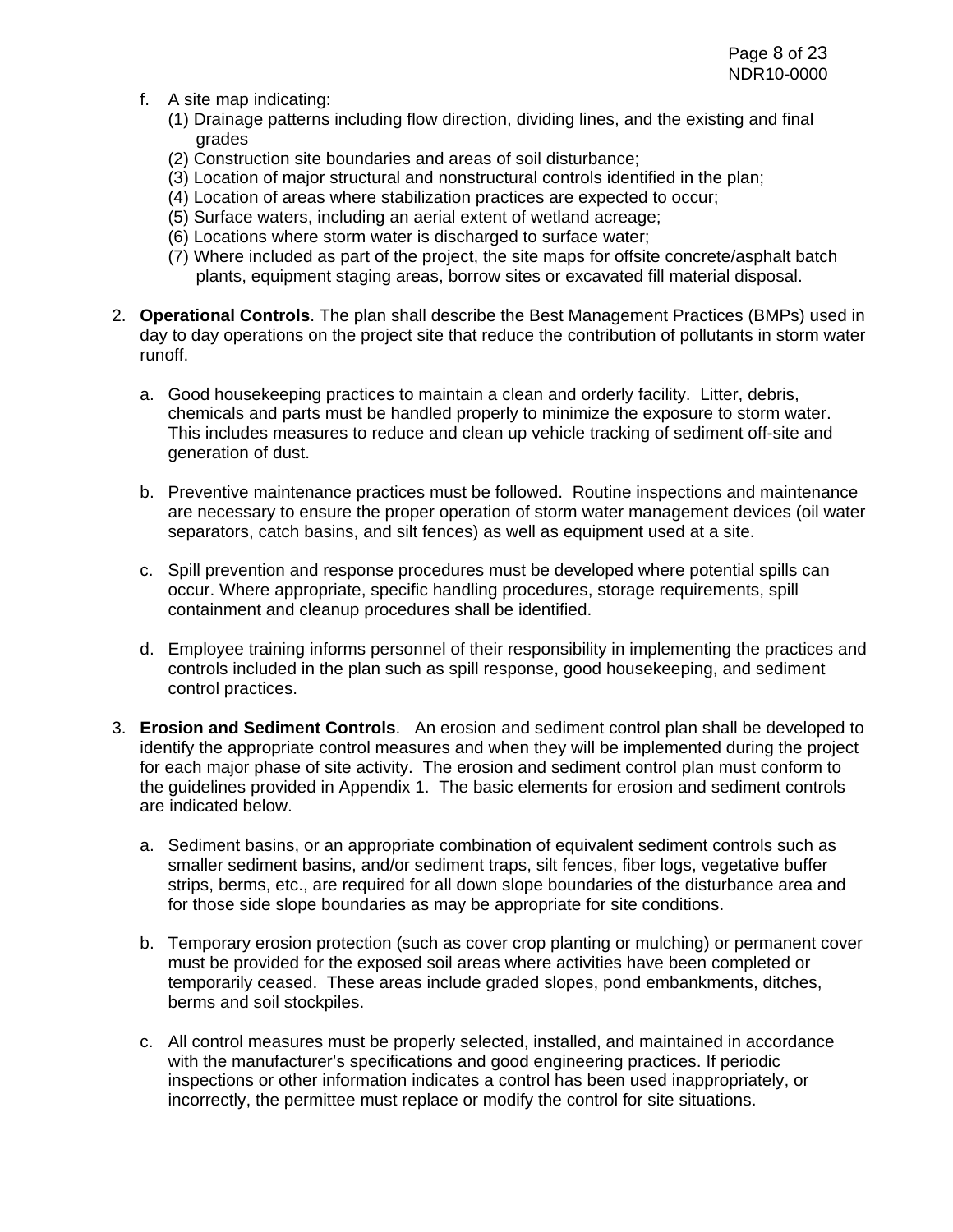- d. If sediment escapes from the site, off-site accumulations of sediment must be removed in a manner and at a frequency sufficient to minimize off-site impacts. The plan must be modified to prevent further sediment deposition off-site.
- 4. **Storm Water Management**. The plan shall include a description of practices that will be installed during the construction process to control pollutants in storm water discharges occurring after construction operations have been completed. Such practices may include:
	- a. Storm water ponds; flow reduction by use of open vegetated swales and natural depressions; infiltration of runoff onsite; and sequential systems which combine several practices. The plan shall include an explanation of the technical basis used to select the practices to control pollution where flows exceed predevelopment levels.
	- b. Velocity dissipation devices shall be placed at discharge locations and along the length of any outfall channel to minimize erosion and protect the receiving water. Under this permit, permittees are responsible for the installation and maintenance of storm water management measures prior to final stabilization of the site and until the submittal of a NOT. However, post-construction storm water BMPs that discharge pollutants from point sources once construction is completed, may in themselves, need authorization under a separate permit.
- 5. **Maintenance**. All erosion and sediment control measures and other protective measures identified in the plan must be maintained in effective operating condition. The plan must indicate, as appropriate, the maintenance or clean out interval for sediment controls. If site inspections, required in this permit, identify BMPs that are not operating effectively, maintenance shall be arranged and accomplished as soon as practicable.
- 6. **Inspections.** The plan must provide for site inspections to monitor the condition of storm water discharge outlets and effectiveness of BMPs. The permittee shall ensure that personnel conducting site inspections are familiar with permit conditions and the proper installation and operation of control measures. Site inspections shall be conducted according to the schedule outlined in Part III.

### 7. **Plan Review and Revisions**.

- a. The plan shall be signed in accordance with the signatory requirements, Part IV-E, and retained on-site for the duration of activity at the permitted location.
- b. The permittee shall make plans available upon request to the Department, EPA, or, in the case of discharges to a municipal separate storm sewer system, to the operator of the municipal system.
- c. The permittee shall amend the SWPP plan whenever there is a change in design, construction, operation, or maintenance, which has a significant effect on the potential for the discharge of pollutants to the waters of the state. The plan shall also be amended if the plan is found to be ineffective in controlling pollutants present in storm water.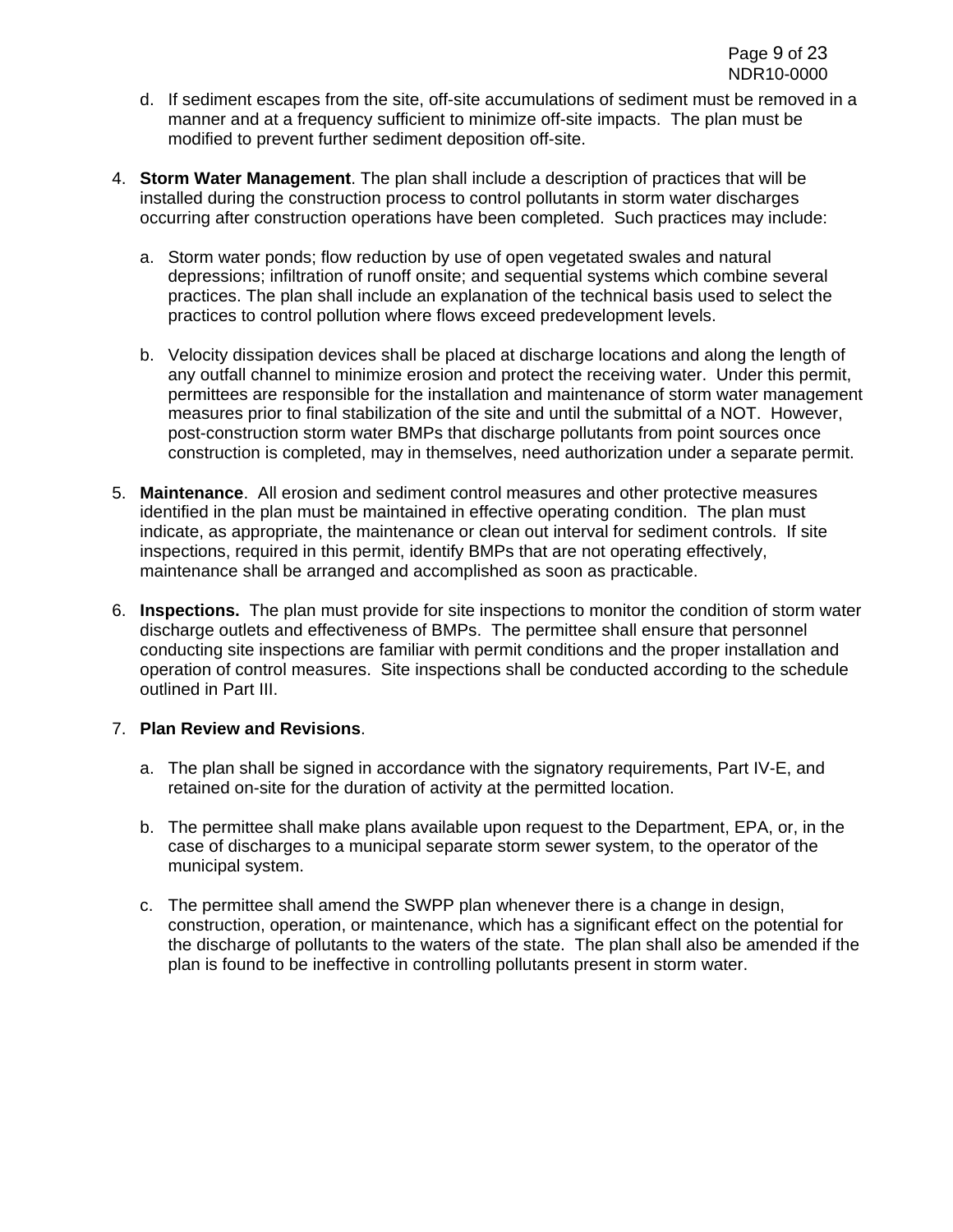### D. **Additional Terms and Conditions**

- 1. If any measurable quantity of sediment leaves the site because of structural failure or lack of design capacity of the BMPs, the sediment shall be placed back on the site or properly disposed of, as soon as conditions allow. Under no conditions shall the sediment be washed into the storm sewers or drainage ways.
- 2. Concrete wash water shall not be discharged to waters of the state, storm sewer systems or allowed to drain onto adjacent properties.
- 3. Bulk storage structures for petroleum products and other chemicals shall have adequate leak and spill protection to prevent any spilled materials from entering waters of the state.
- 4. The storm water controls are expected to withstand and function properly during precipitation events of up to the 2 year, 24 hour storm event. Visible or measurable erosion which leaves the construction site from such storm events should be minimal. The 2 year, 24 hour rainfall event in North Dakota ranges from about 1.9 inches in the west to 2.3 inches in the east.
- 5. Dewatering or basin draining (e.g., pumped discharges, trench/ditch cuts for drainage) related to the permitted activity must be managed with the appropriate BMPs, such that the discharge does not adversely affect the receiving water or downstream landowners. The Permittee(s) must operate the discharge to minimize the release of sediment and provide energy dissipation measures to adequately protect the outlet from erosion. The dewatering is limited to storm water and small amounts of ground water that may collect on a site and those sources identified in Part II.A. A separate permit must be obtained for the release of water from other sources.
- 6. All storm water discharges must comply with the requirements, policies, or guidelines, of municipalities and other local agencies. Any discharges of storm water to storm drainage systems or other water courses under their jurisdiction, including applicable requirements in municipal storm water management programs developed to comply with NDPDES permits, must comply with their local requirements.

#### E. **Final Stabilization**

The Permittee(s) must ensure final stabilization of the site. The Permittee(s) should submit a NOT within 30 days after final stabilization is complete, or another owner/operator (Permittee) has assumed control according to Part I.D over all areas of the site that have not undergone final stabilization. Final stabilization can be achieved in one of the following ways.

- 1. All soil disturbing activities at the site have been completed and all soils must be stabilized by a uniform perennial vegetative cover with a density of 70 percent over the entire pervious surface area, or other equivalent means necessary to prevent soil failure under erosive conditions and;
	- a. All drainage ditches, constructed to drain water from the site after construction is complete, must be stabilized to preclude erosion;
	- b. All temporary synthetic, and structural erosion prevention and sediment control BMPs (such as silt fence) must be removed as part of the site final stabilization; and
	- c. The Permittee(s) must clean out all sediment from conveyances and from temporary sedimentation basins that are to be used as permanent water quality management basins. Sediment must be stabilized to prevent it from being washed back into the basin, conveyances or drainageways discharging off-site or to surface waters. The cleanout of permanent basins must be sufficient to return the basin to design capacity.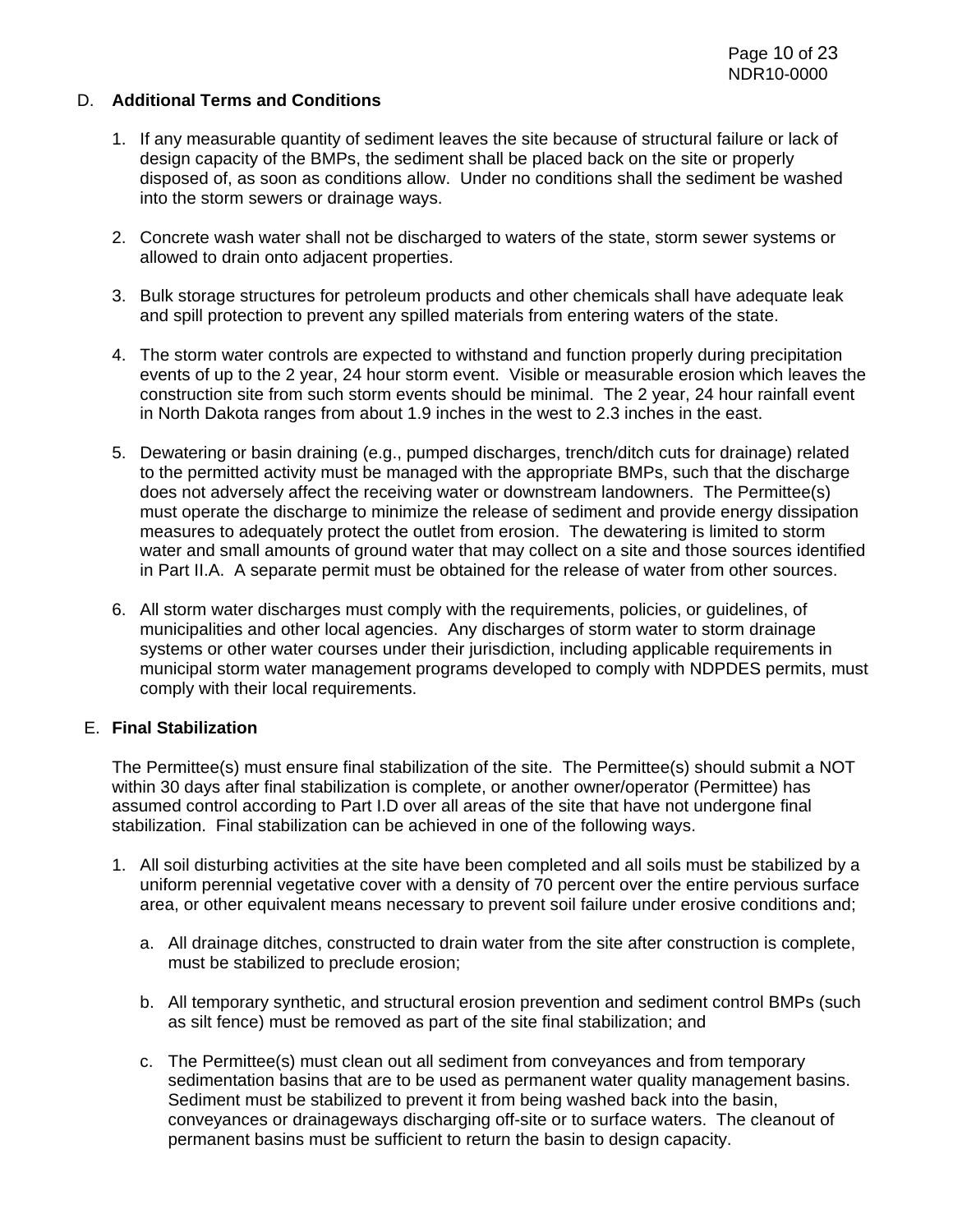2. For residential construction only, final stabilization has been achieved when temporary erosion protection and down gradient perimeter control for individual lots has been completed and the residence has been transferred to the homeowner. Additionally, the Permittee must distribute a "homeowner factsheet" to the homeowner to inform the homeowner of the need for, and benefits of, final stabilization.

## **PART III SELF MONITORING AND REPORTING**

### A. **Inspection Requirements**

- 1. Inspections shall be performed by or under the direction of the permittee at least once every 14 calendar days and within 24 hours after any storm event of greater than 0.50 inches of rain per 24 hour period during active construction. The permittee shall have the option of maintaining a rain gauge at their site or utilizing the nearest National Weather Service precipitation gauge station. Any gauge station used shall be located within 10 miles of the storm water discharge.
- 2. All inspections and maintenance conducted during construction must be recorded in writing and these records must be retained in accordance with Part IV.D. Records of each inspection and maintenance activity shall include:
	- a. Date and time of inspections;
	- b. Name of person(s) conducting inspections;
	- c. Findings of inspections, including recommendations for corrective actions;
	- d. Corrective actions taken (including dates, times, and party completing maintenance activities);
	- e. Date and amount of all rainfall events greater than 1/2 inch (0.5 inches) in 24 hours; and
	- f. Documentation that the SWPP plan has been amended when substantial changes are made to the erosion and sediment controls or other BMPs in response to inspections.
- 3. Where parts of the construction site have undergone final stabilization, but work remains on other parts of the site, inspections of the stabilized areas may be reduced to once per month. Completed areas that have been stabilized but do not meet the 70% perennial vegetative cover criteria for final stabilization are also eligible for once per month inspections. Inspections may be suspended where work has been suspended due to frozen ground conditions. The required inspections and maintenance must resume as soon as runoff occurs at the site or prior to resuming construction, whichever comes first.
- 4. There may be times when a site inspection may not be practical at the specified time. Adverse climatic conditions, such as flooding, high winds, tornadoes, electrical storms, etc., may prohibit inspections. Should this occur, the permittee must make a record of the description of why the inspection(s) could not be performed at the designated time. Any available documentation of the events which did not allow for the inspection should also be available.
- 5. A permittee may submit an alternative inspection plan for long, narrow, linear construction projects such as pipeline or utility line installation, and similar projects in remote areas where vehicle traffic is restricted or could compromise native vegetation or stabilization measures. A copy of the SWPP plan and proposed inspections plan shall be submitted to the Department 30 days prior to implementing an alternative inspection plan. Any alternative plan must provide for the timely recognition and repair of erosion and sediment damage.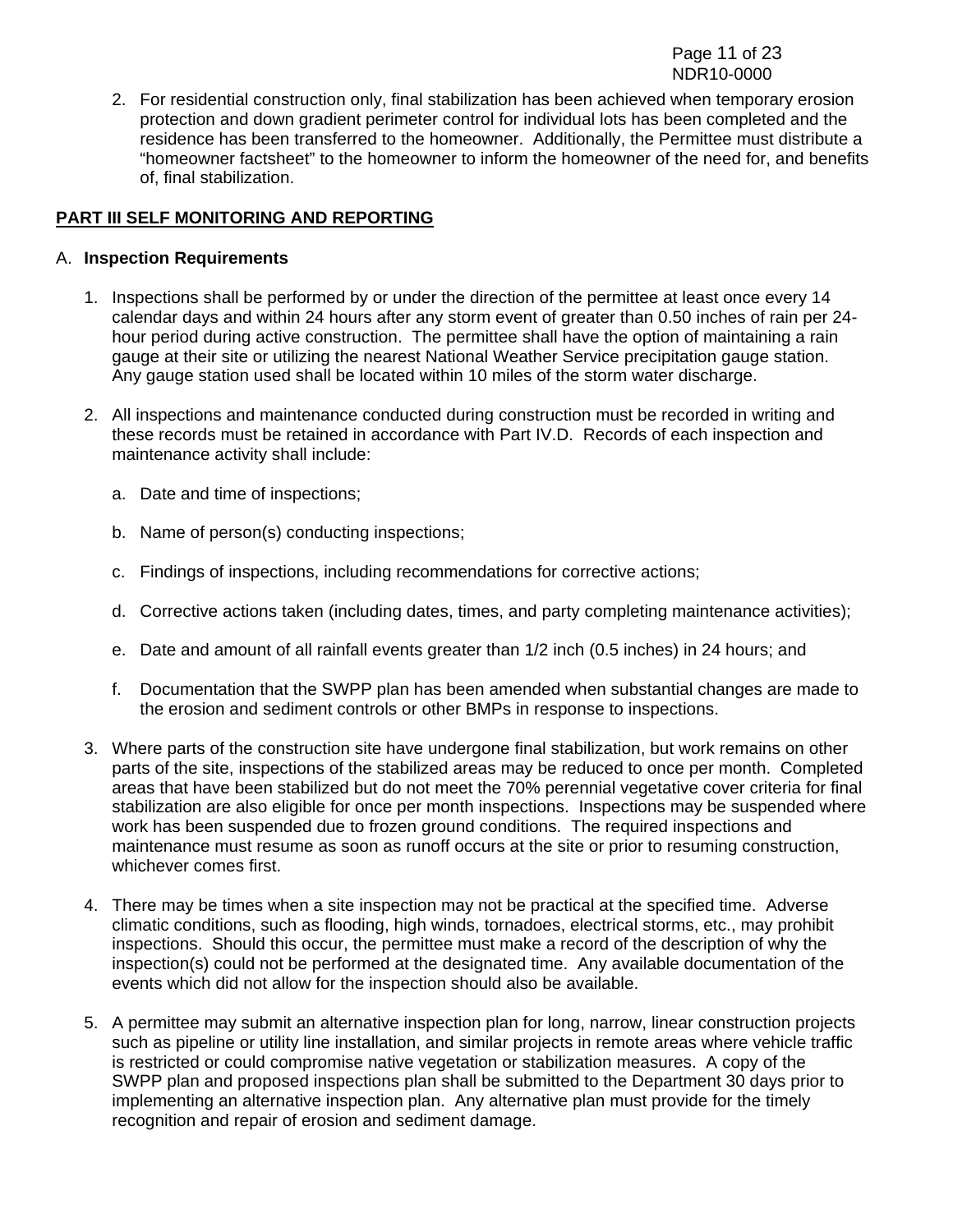### B. **Annual Location Record - (Small Construction Activity only)**

Operators of Small Construction Activity shall maintain a Location Record that shows the locations they operated small construction activity.

1. Contents of the Location Record

The Location Record shall contain the following:

- a. Permit number;
- b. Name and mailing address of the owner or operator;
- c. Name of each small construction site ;
- d. Location of each site (street address, latitude and longitude, or legal land description of township, range, section, and 1/4 section);
- e. Start date of each site;
- f. The estimated area of total disturbance, in acres, of each site;
- g. Status of each site (in progress, grading complete, final stabilization date).
- 2. Submittal

A copy of the Annual Location Record shall be submitted to the Department by January 31 of each year, covering the small construction sites operated during the preceding calendar year (January 1 through December 31). The report shall be submitted to the Department at the following address:

> North Dakota Department of Health Division of Water Quality 1200 Missouri Avenue PO Box 5520 Bismarck, ND 58506-5520

### **PART IV – STANDARD CONDITIONS**

- A. **Duty to Comply.** The permittee must comply with all conditions of this permit. Any permit noncompliance constitutes a violation of the Act and is grounds for enforcement action; for permit termination, revocation and reissuance, or modification; or for denial of a permit renewal application. The permittee shall give the Department advance notice of any planned changes at the permitted facility or of any activity which may result in permit noncompliance.
- B. **Operation and Maintenance**. The permittee shall at all times maintain in good working order, and operate as efficiently as possible, all treatment or control facilities or systems installed or used by the permittee to achieve compliance with the terms and conditions of this permit and with the requirement of the SWPP Plans. If necessary to achieve compliance with the conditions of this permit, this shall include the operation and maintenance of backup or auxiliary systems.
- C. **Duty to Provide Information**. The permittee shall furnish to the Department, upon request, copies of records required to be kept by this permit. When a permittee becomes aware that it failed to submit any relevant facts or submitted incorrect information in a permit application or any report, it shall promptly submit such facts or information.
- D. **Records Retention**. All records and information (including calibration and maintenance) required by this permit shall be kept for at least three years or longer if requested by the Department or EPA.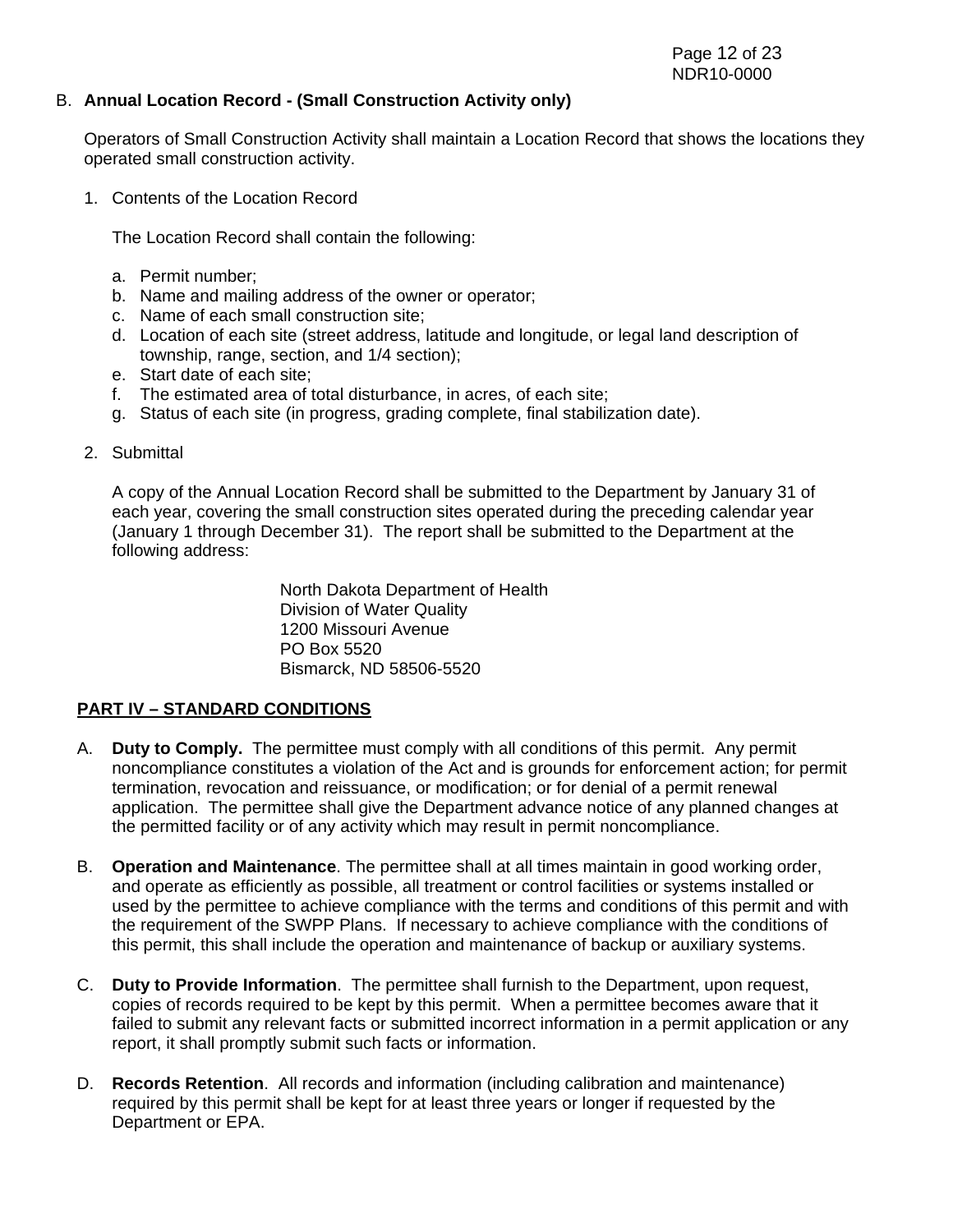- E. **Signatory Requirements**. All applications, reports or information submitted to the Department shall be signed and certified.
	- 1. All permit applications shall be signed by a responsible corporate officer, a general partner, or a principal executive officer or ranking elected official.
	- 2. All reports required by the permit and other information requested by the Department shall be signed by a person described above or by a duly authorized representative of that person. A person is a duly authorized representative only if:
		- (a) The authorization is made in writing by a person described above and submitted to the Department; and
		- (b) The authorization specifies either an individual or a position having responsibility for the overall operation of the regulated facility, such as the position of plant manager, superintendent, position of equivalent responsibility, or an individual or position having overall responsibility for environmental matters.

If an authorization under item 2 above is no longer accurate for any reason, a new authorization satisfying the above requirements must be submitted to the Department prior to or together with any reports, information, or applications to be signed by an authorized representative.

Any person signing a document under this section shall make the following certification:

"I certify under penalty of law that I have personally examined and am familiar with the information submitted herein. Based on my inquiry of those individuals immediately responsible for obtaining the information, I believe the submitted information is true, accurate, and complete. I am aware that there are significant penalties for submitting false information including the possibility of fine and imprisonment."

- F. **Immediate Notification**. The permittee shall report any noncompliance of discharge which may seriously endanger health or the environment as soon as possible, but no later than twenty-four (24) hours from the time the permittee first became aware of the circumstance. The report shall be made to the EPA, Region VIII, National Emergency Response Center, at 1-800-424-8802 and the State of North Dakota, Division of Emergency Management, 1-800-472-2121. In addition, a written submission to both the Department and EPA shall be provided within five days of the time that the permittee became aware of the circumstances. The submission shall contain a description of the noncompliance and its cause; the period of noncompliance, including exact dates and times; the estimated time noncompliance is expected to continue if it has not been corrected; and steps taken or planned to reduce, eliminate, and prevent recurrence of the noncompliance.
- G. **Bypassing**. Any bypass is prohibited except where unavoidable to prevent loss of life, personal injury, or severe property damage, and there were no feasible alternatives to the bypass. The permittee shall provide notification of unanticipated bypasses as may be required by Part IV.F, Immediate Notification. If, for other reasons, a bypass is considered necessary, a request to bypass shall be submitted, at least 15 days in advance if possible, to the Department. No bypass of this type shall occur until permission has been obtained from the Department.
- H. **Upset Conditions**. An upset constitutes an affirmative defense to an action brought for noncompliance with technology-based permit effluent limitations if the requirements of the following paragraph are not met. No determination made during administrative review of claims that noncompliance was caused by upset, and before an action for noncompliance, is final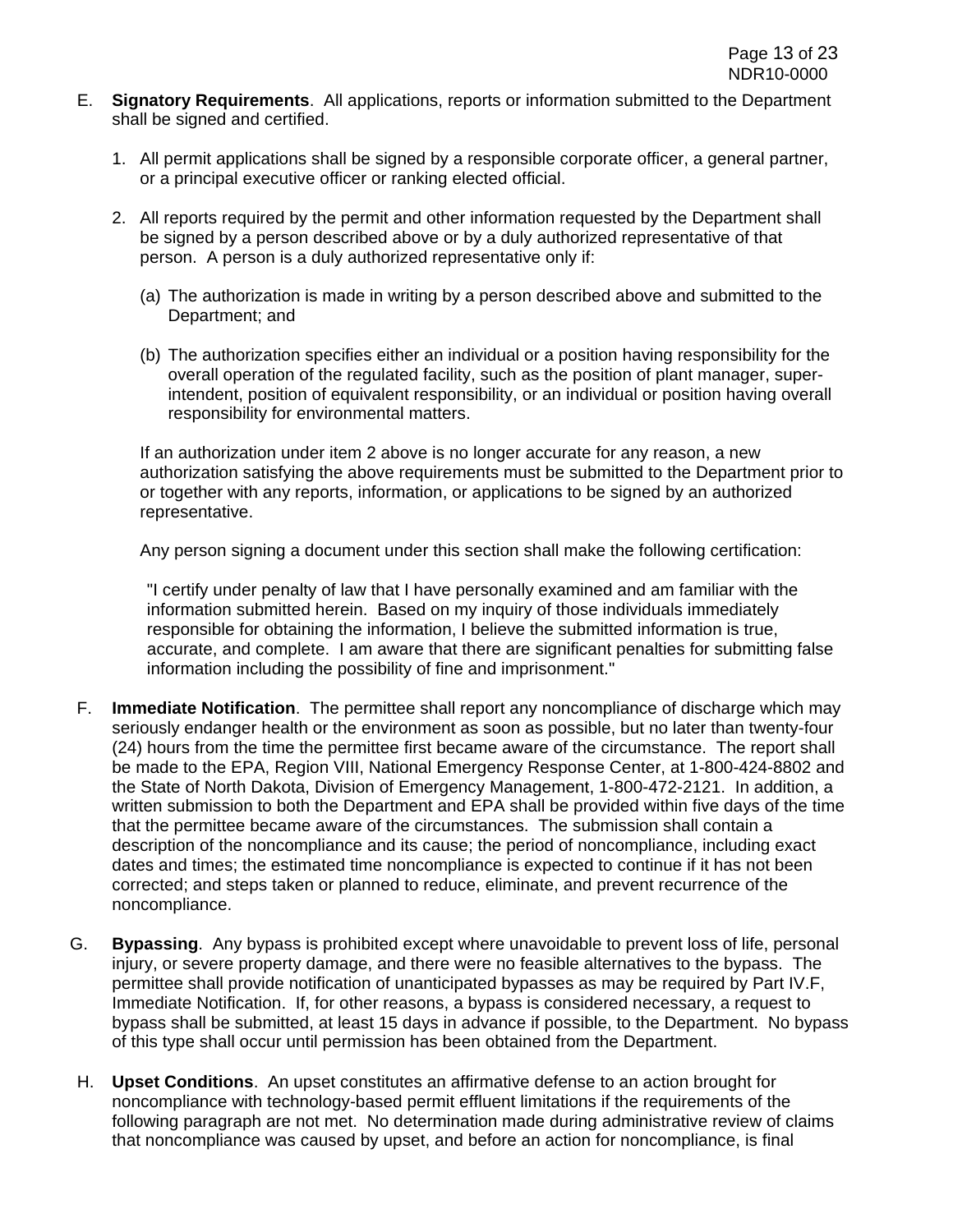administrative action subject to judicial review.

A permittee who wishes to establish the affirmative defense of upset shall demonstrate, through properly signed, contemporaneous operating logs, or other relevant evidence, that:

- 1. An upset occurred and the permittee can identify its cause(s);
- 2. The permitted facility was, at the time, being properly operated;
- 3. The permittee submitted notice of the upset as may be required under Part IV.F, Immediate Notification; and
- 4. The permittee complied with any remedial measures required under Part IV.I, Duty to Mitigate.

In any enforcement proceeding, the permittee seeking to establish the occurrence of an upset has the burden of proof.

- I. **Duty to Mitigate**. The permittee shall take all reasonable steps to minimize or prevent any discharge in violation of this permit which has a reasonable likelihood of adversely affecting human health or the environment. The permittee, at the Department's request, shall provide accelerated or additional monitoring as necessary to determine the nature and impact of any discharge.
- J. **Removed Materials**. Collected screening, grit, solids, sludge, or other pollutants removed in the course of treatment shall be buried or disposed of in such a manner to prevent any pollutant from entering waters of the state or creating a health hazard.
- K. **Right of Entry**.The permittee shall allow Department and EPA representatives, at reasonable times and, if requested, upon the presentation of credentials, to inspect any facilities or equipment (including monitoring and control equipment), to sample discharges, and to have access to and copy any records required to be kept by this permit. For facilities which discharge to a municipal or other separated storm sewer, this shall also pertain to authorized representatives of the municipal operator or the separate storm sewer receiving the discharge.
- L. **Availability of Reports**. Except for data determined to be confidential under 40 CFR, Part 2, all reports prepared in accordance with the terms of this permit shall be available for public inspection at the offices of the Department. As required by the Act, permit applications, permits, and effluent data shall not be considered confidential.
- M. **Transfers**. This permit is not transferable except upon the filing of a Statement of Acceptance by the new party and subsequent Department approval. The Department may require the new operator to file a new application as stated in Part I.D, or apply for a transfer or modification as stated in Part I.F. The current permit holder should inform the new controller, operator, or owner of the existence of this permit and also notify the Department of the possible change.
- N. **New Limitations or Prohibitions**. The permittee shall comply with any effluent standards or prohibitions established under Section 306(a), Section 307 (a), of Section 405 of the Act for any pollutant (toxic or conventional) present in the discharge or removed substances within the time identified in the regulations, even if the permit has not yet been modified to incorporate the requirements.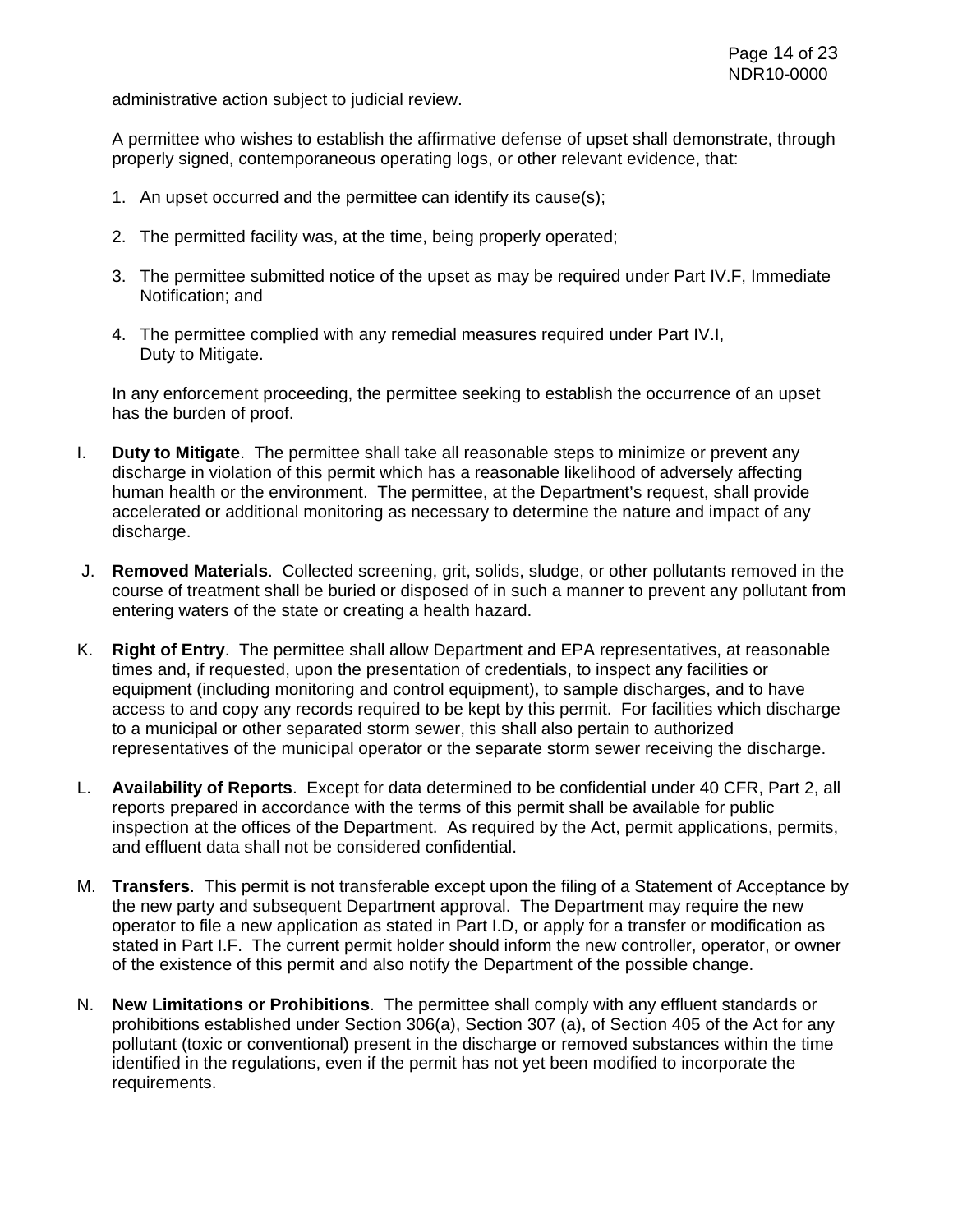- O. **Permit Actions**. This permit may be modified, revoked and reissued, or terminated for cause. Also, if there is evidence indicating potential or realized impacts on water quality due to any storm water discharge associated with industrial activity covered by this permit, the owner or operator of such discharge may be required to obtain an individual permit or coverage under an alternative general permit in accordance with this Part. The filing of a request by the permittee for a permit modification, revocation and reissuance, or termination, or a notification of planned changes or anticipated noncompliance does not stay any permit condition. The following pertains to individual or alternative general permits:
	- 1. The Department may, at any time and by written notification only, require any person authorized by this permit to apply for and obtain either an individual NDPDES permit or to seek coverage under an alternative NDPDES general permit. Any person covered by this general permit may request to be excluded from such coverage by either applying for an individual NDPDES permit, or filing a Notice of Intent to be covered under an alternative NDPDES general permit.
	- 2. When an individual NDPDES permit is issued to a person otherwise subject to this permit or the person is approved for coverage under an alternative NDPDES general permit, the applicability of this permit to the individual permittee is automatically terminated upon the effective date of the individual permit or the date of approval for coverage under the alternative general permit. When an individual NDPDES permit is denied to a person otherwise subject to this permit, or the person is denied for coverage under an alternative NDPDES general permit, the applicability of this permit remains in effect, unless otherwise specified by the Department.
- P. **Need to Halt or Reduce**. It shall not be a defense for a permittee in an enforcement action that it would have been necessary to halt or reduce the permitted activity in order to maintain compliance with the conditions of this permit.
- Q. **State Laws**. Nothing in this permit shall be construed to preclude the institution of legal action or relieve the permittee from any responsibilities, liabilities, or penalties established pursuant to any applicable state law or regulation preserved under Section 510 of the Act.
- R. **Oil and Hazardous Substance Liability**.Nothing in this permit shall be construed to preclude the institution of any legal action or relieve the permittee from any responsibilities, liabilities, or penalties established pursuant to any applicable state law or regulation preserved under Section 311 of the Act.
- S. **Property Rights**.The issuance of this permit does not convey any property rights of any sort, nor any exclusive privileges; nor does it authorize any injury to private property or any invasion of personal rights; nor any infringement of federal, state, or local laws or regulations.
- T. **Severability**.The provisions of this permit are severable, and if any provision of this permit or the application of any provision of this permit to any circumstance is held invalid, the application of such provision to other circumstances and the remainder of this permit shall not be affected thereby.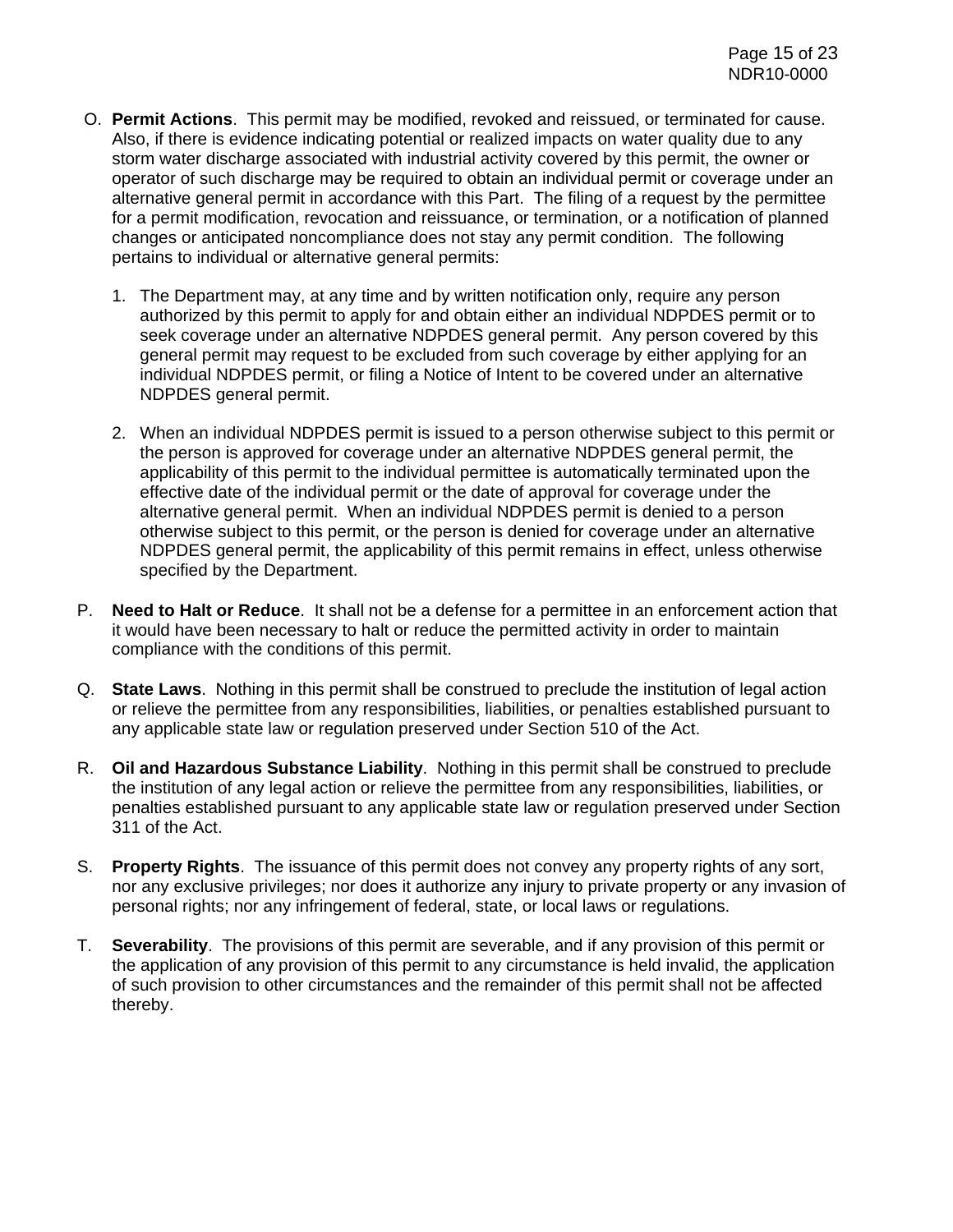### **PART V - DEFINITIONS**

"303d List" or Section 303d List" means a list of North Dakota's water quality-limited waters needing total maximum daily loads or TMDLs developed to comply with section 303d of the Clean Water Act. A copy of the list is available on the state's web site at: http://www.health.state.nd.us/wq/sw/Z7\_Publications/A\_Publications.htm

"BMP" or "Best Management Practices" means schedules of activities, prohibitions of practices, maintenance procedures, and other management practices to prevent or reduce the pollution of waters of the state. BMPs also include treatment requirements, operating procedures and practices to control plant site runoff, spillage or leaks, sludge or waste disposal, or drainage from raw material storage.

"Bypass" means the intentional diversion of waste streams from any portion of a treatment facility.

"Common Plan of Development or Sale" means a contiguous area where multiple separate and distinct land disturbing activities may be taking place at different times, on different schedules, but under one proposed plan. One plan is broadly defined to include design, permit application, advertisement or physical demarcation indicating that land-disturbing activities may occur.

"Construction Activity" means construction activity as defined in 40 C.F.R. part 122.26(b)(14)(x) and small construction activity as defined in 40 C.F.R. part 122.26(b)(15). This includes a disturbance to the land that results in a change in the topography, existing soil cover (both vegetative and non-vegetative), or the existing soil topography that may result in accelerated storm water runoff, leading to soil erosion and movement of sediment into surface waters or drainage systems. Examples of construction activity may include clearing, grading, filling and excavating. Construction activity includes the disturbance of less than one acre of total land area that is a part of a larger common plan of development or sale if the larger common plan will ultimately disturb one (1) acre or more

"Department" means the North Dakota Department of Health, Division of Water Quality.

"Energy Dissipation" means methods employed at pipe outlets to prevent erosion. Examples include, but are not limited to: concrete aprons, riprap, splash pads, and gabions that are designed to prevent erosion.

"Final Stabilization" means that:

- 1. All soil disturbing activities at the site have been completed and a uniform perennial vegetative cover with a density of 70 percent of the native cover for unpaved areas and areas not covered by permanent structures, or equivalent permanent stabilization measures (such as the use of riprap, gabions, or geotextiles) have been employed.
- 2. For areas with an average annual rainfall of less than 20 inches only, all soil disturbing activities at the site have been completed and temporary erosion control measures (e.g., degradable rolled erosion control product) are selected, designed, and installed along with an appropriate seed base to provide erosion control for at least three years and achieve 70 percent vegetative coverage within three years without active maintenance.
- 3. For soil disturbing activities on land used for agricultural purposes, final stabilization may be accomplished by returning the disturbed land to its pre-disturbance agricultural use. Areas disturbed that were not previously used for agricultural activities, such as buffer strips immediately adjacent to ''waters of the state,'' and areas which are not being returned to their pre-disturbance agricultural use must meet the final stabilization criteria in (1) or (2) above.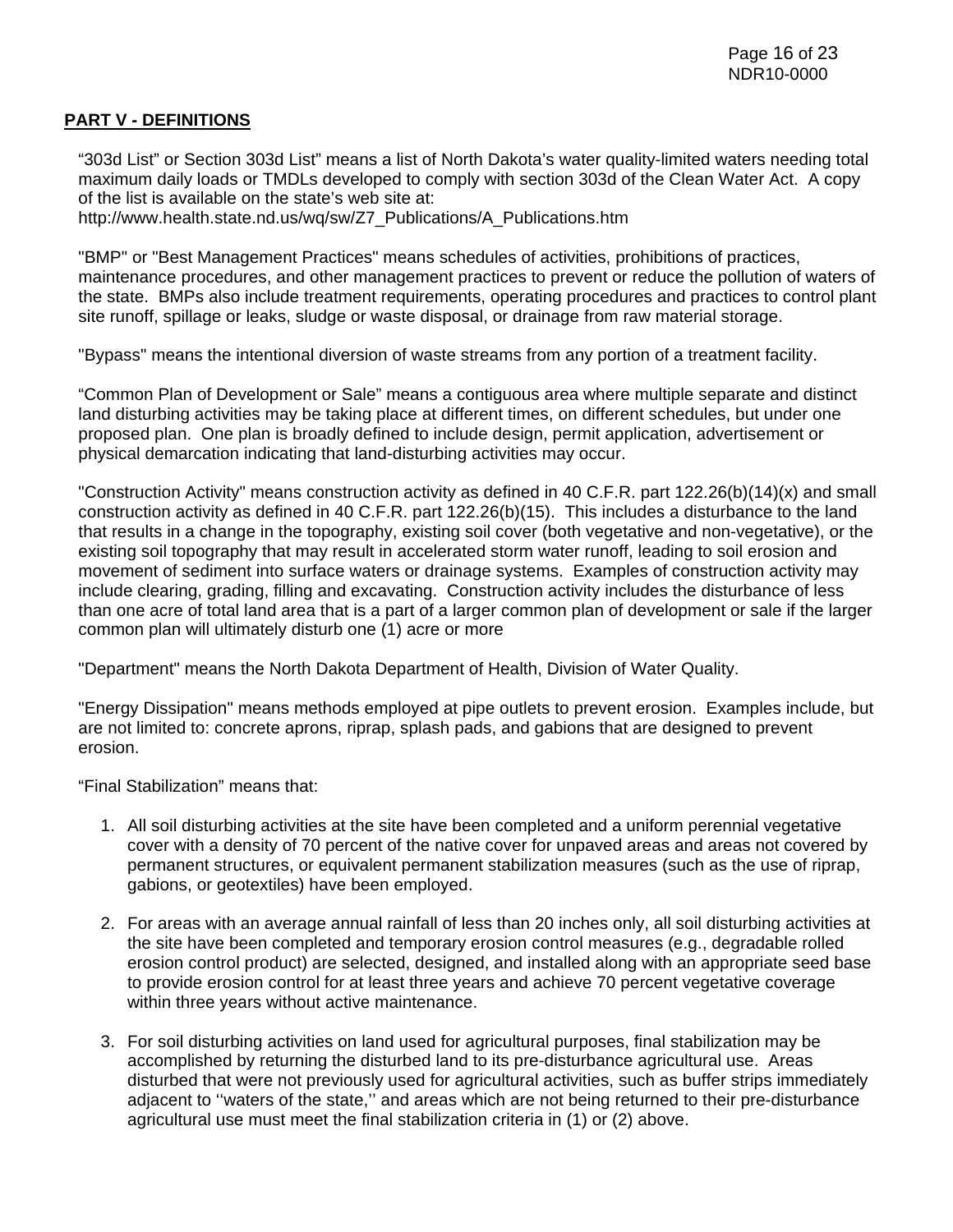"Large Construction Activity" means land disturbance of equal to or greater than 5 acres. Large construction activity also includes the disturbance of less than one acre of total land area that is part of a larger common plan of development or sale, if the larger common plan will ultimately disturb equal to or greater than five acres.

"Normal Wetted Perimeter" means the area of a conveyance, such as a ditch, channel, or pipe that is in contact with water during flow events that are expected to occur once every year.

"Non-Storm Water Discharges" means discharges other than storm water. The term includes both process and non-process sources. Process waste water sources that require a separate NDPDES permit include, but are not limited to industrial processes, domestic facilities and cooling water. Nonstorm water sources that may be addressed in this permit include, but are not limited to: fire hydrant flushing and testing, potable water line flushing, infrequent building and pavement washdowns without detergents, uncontaminated foundation drains, springs, lawn watering and air conditioning condensate.

"Operator" means the person (usually the general contractor), designated by the owner, who has day to day operational control and/or the ability to modify project plans and specifications related to the SWPP plan. The person must be knowledgeable in those areas of the permit for which the operator is responsible and must perform those responsibilities in a workmanlike manner.

"Owner" means the person or party possessing the title of the land on which the construction activities will occur; or if the construction activity is for a lease holder, the party or individual identified as the lease holder; or the contracting government agency responsible for the construction activity.

"Permanent Cover" means final stabilization. Examples include grass, gravel, asphalt, and concrete.

"Severe Property Damage" means substantial physical damage to property, damage to treatment facilities which causes them to become inoperable, or substantial and permanent loss of natural resources which can reasonably be expected to occur in the absence of a bypass. Severe property damage does not mean economic loss caused by delays in production.

"Significant Materials" includes, but is not limited to: raw materials; fuels; materials such as solvents, detergents, and plastic pellets; finished materials such as metallic products; raw materials used in food processing or production; hazardous substances designated under Section 101(14) of CERCLA; any chemical the facility is required to report pursuant to Section 313 of Title III of SARA; fertilizers; pesticides; and waste products such as ashes, slag, and sludge that have the potential to be released with storm water discharges.

"Significant Spills" includes, but is not limited to: releases of oil or hazardous substances in excess of reportable quantities under Section 311 of the Clean Water Act (see 40 CFR 110.10 and CFR 117.21) or Section 102 of CERCLA (see 40 CFR 302.4).

"Small Construction Activity" means land disturbance of equal to or greater than one acre and less than five acres. Small construction activity also includes the disturbance of less than one acre of total land area that is part of a larger common plan of development or sale, if the larger common plan will ultimately disturb equal to or greater than one and less than five acres.

"Stabilized" means the exposed ground surface has been covered by appropriate materials such as mulch, staked sod, riprap, wood fiber blanket, or other material that prevents erosion from occurring. Grass seeding alone is not stabilization.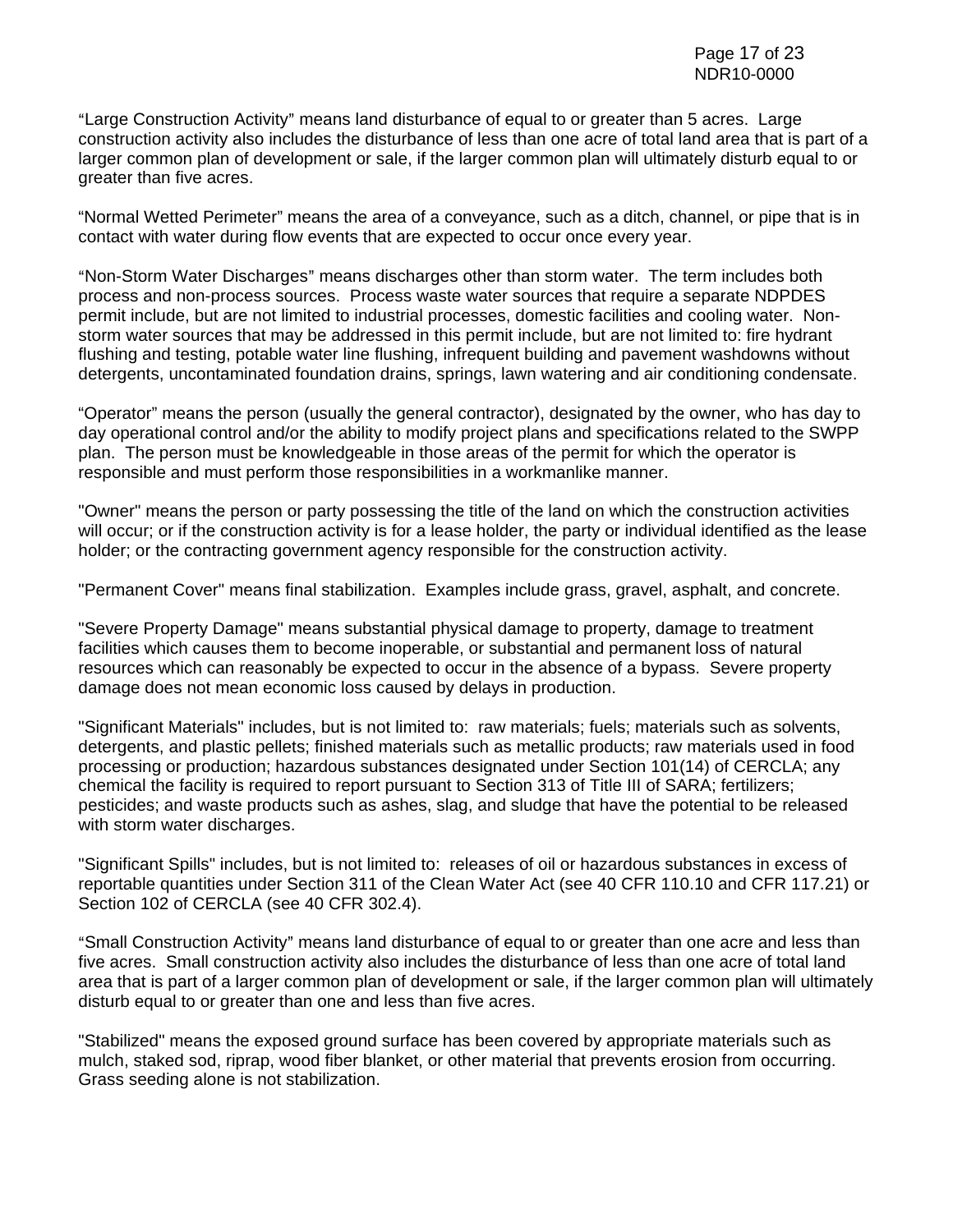"Storm Water" means storm water runoff, snow melt runoff, and surface runoff and drainage.

"Storm Water Associated with Industrial Activity" means storm water runoff, snow melt runoff, or surface runoff and drainage from industrial activities as defined in 40 CFR § 122.26(b)(14).

"Storm Water Associated with Small Construction Activity" means the discharge of storm water from:

(i) Construction activities including clearing, grading, and excavating that result in land disturbance of equal to or greater than one acre and less than five acres. Small construction activity also includes the disturbance of less than one acre of total land area that is part of a larger common plan of development or sale if the larger common plan will ultimately disturb equal to or greater than one and less than five acres. Small construction activity does not include routine maintenance that is performed to maintain the original line and grade, hydraulic capacity, or original purpose of the facility.

(ii) Any other construction activity designated by EPA or the Department, based on the potential for contribution to a violation of a water quality standard or for significant contribution of pollutants to waters of the state.

"Temporary Erosion Protection" means methods employed to prevent erosion. Examples of temporary cover include: straw, wood fiber blanket, wood chips, and erosion netting.

"Upset" means an exceptional incident in which there is unintentional and temporary noncompliance with technology-based permit effluent limitations because of factors beyond the reasonable control of the permittee. An upset does not include noncompliance to the extent caused by operational error, improperly designed treatment facilities, inadequate treatment facilities, lack of preventive maintenance, or careless or improper operation.

"Waters of the state" means any and all surface waters that are contained in or flow in or through the state of North Dakota as defined in NDCC 61-28-02. This definition includes all water courses, even if they are usually dry.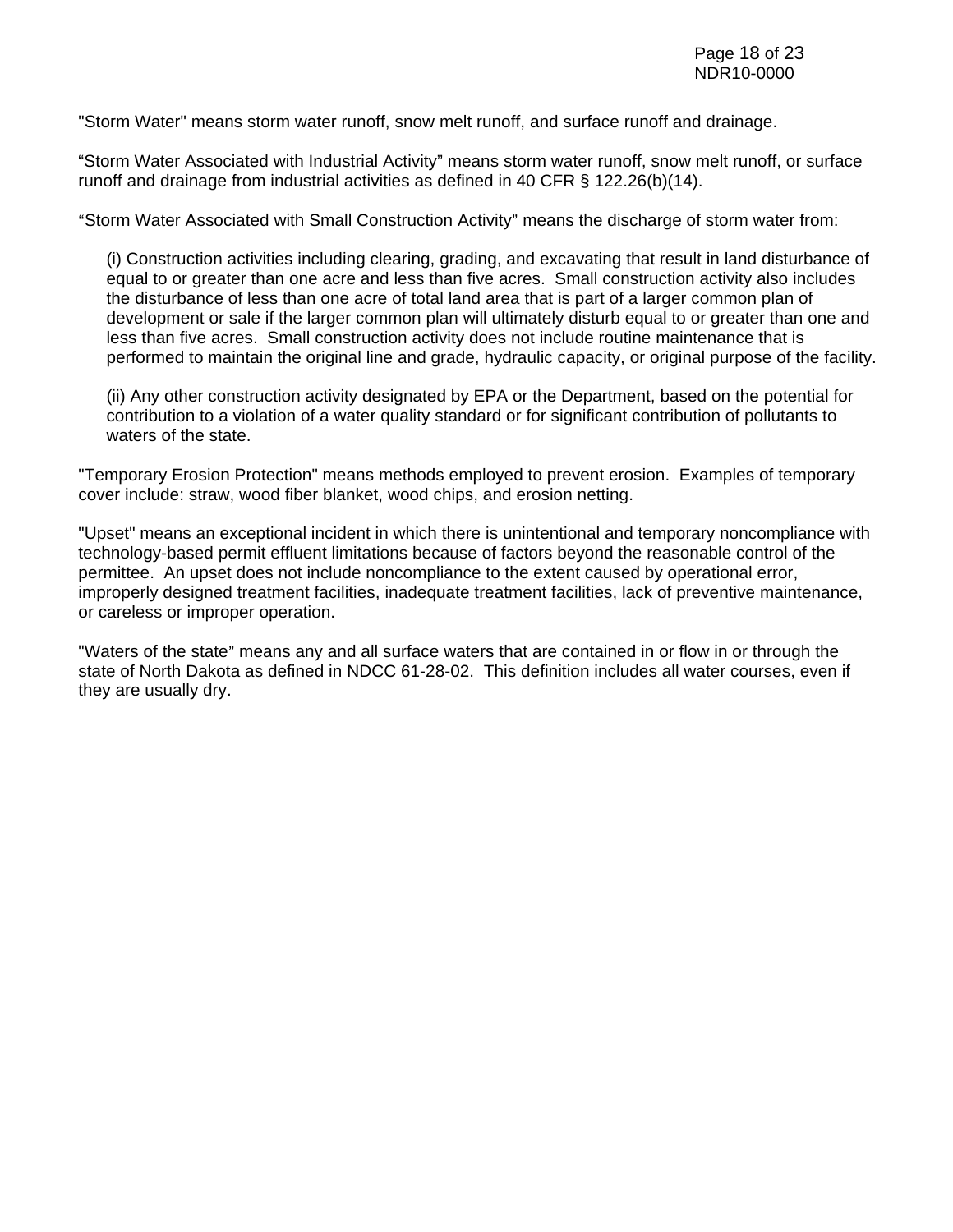### **Appendix 1 - Erosion and sediment control guidelines for construction activity**

The following are guidelines for designing, implementing and maintaining effective erosion and sediment controls.

1) Temporary (or permanent) sediment basins must be provided, where practical, when ten (10) or more acres of disturbed area drain to a common location prior to the runoff leaving the site or entering surface waters. The Permittee is encouraged, but not required, to install temporary sediment basins where appropriate in areas with steep slopes or highly erodible soils even if less than ten (10) acres drains to one area. The design and construction of the basins must include following:

The basins shall be sized to provide 3,600 cubic feet of storage below the outlet pipe per acre drained to the basin. Alterative designs may be used which provide storage below the outlet for a calculated volume of runoff from a 2 year, 24 hour storm and provides not less than 1800 cubic feet of storage below the outlet pipe from each acre drained to the basin.

Basin outlets must be designed to avoid short-circuiting and the discharge of floating debris. The basin must be designed with the ability to allow complete basin drawdown (e.g., perforated riser pipe wrapped with filter fabric and covered with crushed gravel, pumps or other means) for maintenance activities. The drawdown should be designed to release the storage volume in a 24 hour or longer period. The basin must have a stabilized emergency overflow to prevent failure of pond integrity. Energy dissipation must be provided for the basin outlet.

- 2) Where a temporary sediment basin is not practical due to site limitations or the nature of disturbance (such a developing a roadway, pipeline, or diversion) a combination of measures must be used to provide equivalent sediment control for all down slope boundaries of the construction area and for side slope boundaries as deemed appropriate by individual site conditions. Equivalent sediment controls include such things as smaller sediment basins, and/or sediment traps, silt fences, vegetative buffer strips. In determining whether installing a sediment basin is attainable, the permittee must consider public safety and may consider factors such as soils, slope, and available area on site.
- 3) Provide temporary erosion protection or permanent cover for the exposed soil areas where activities have been completed or temporarily ceased. For those areas with a continuous positive slope within 200 lineal feet of a surface water, temporary erosion protection or permanent cover must be applied with 21 days of completing or ceasing earth moving activities. These areas include pond embankments, ditches, berms and soil stockpiles. Temporary stockpiles without significant silt, clay or organic components (e.g., clean aggregate stockpiles, demolition concrete stockpiles, sand stockpiles) are exempt from this requirement.
- 4) Temporary soil stockpiles must have effective sediment controls, and cannot be placed in surface waters, including storm water conveyances such as curb and gutter systems, or conduits and ditches.
- 5) The normal wetted perimeter of any temporary or permanent drainage ditch that drains water from a construction site, or diverts water around a site, must be stabilized within 200 lineal feet from the property edge, or from the point of discharge to any surface water. Stabilization should be completed within 24 hours of connecting to a surface water.
- 6) Pipe outlets must be provided with temporary or permanent energy dissipation within 24 hours of connection to a surface water.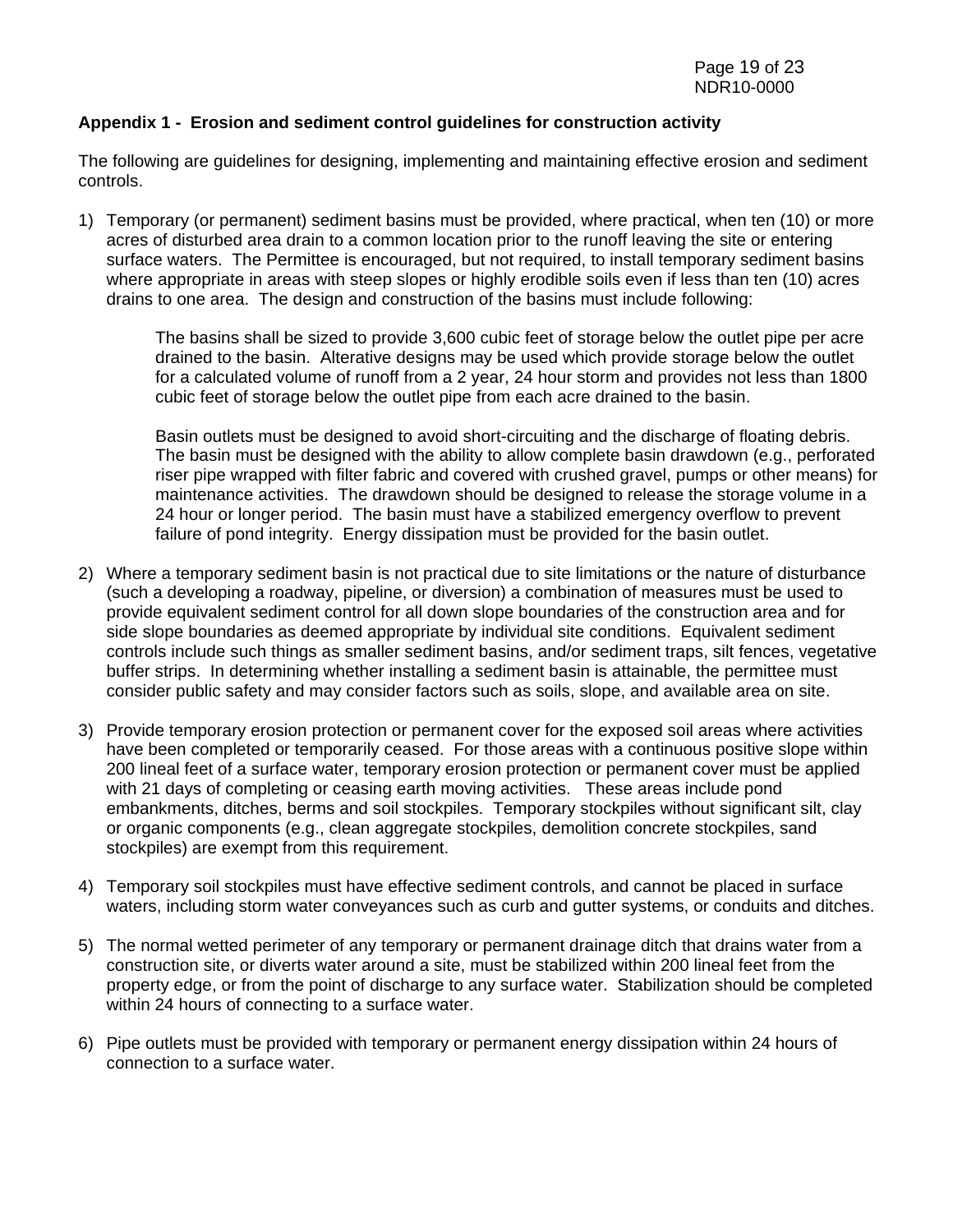- 7) In order to maintain sheet flow and minimize rills and/or gullies, there should be no unbroken slope length of greater than 75 feet for slopes with a grade of 3:1 or steeper.
- 8) Temporary or permanent drainage ditches and sediment basins that are designed as part of a treatment system (e.g., ditches with rock check dams) require sediment control practices only as appropriate for site conditions.

The following are maintenance and operation considerations for effective sediment and erosion control:

1) All erosion prevention and sediment control BMPs must be inspected to ensure integrity and effectiveness. All nonfunctional BMPs must be repaired, replaced, or supplemented with functional BMPs. The Permittee(s) must investigate and comply with the following inspection and maintenance requirements:

All silt fences must be repaired, replaced, or supplemented when they become nonfunctional or the sediment reaches 1/3 of the height of the fence. These repairs must be made within 24 hours of discovery, or as soon as field conditions allow access.

Temporary and permanent sedimentation basins must be drained and the sediment removed when the depth of sediment collected in the basin reaches 1/2 the storage volume. Drainage and removal must be completed within 72 hours of discovery, or as soon as field conditions allow access.

- 2) Surface waters, including drainage ditches and conveyance systems, must be inspected for evidence of sediment being deposited by erosion. The Permittee(s) must remove all deltas and sediment deposited in surface waters, including drainage ways, catch basins, and other drainage systems, and restabilize the areas where sediment removal results in exposed soil. The removal and stabilization should take place within seven (7) days of discovery unless precluded by legal, regulatory, or physical access constraints. The Permittee shall use all reasonable efforts to obtain access. If precluded, removal and stabilization should take place within seven (7) calendar days of obtaining access. The Permittee is responsible for contacting all local, regional, state and federal authorities and receiving any applicable permits, prior to conducting any work.
- 3) Construction site vehicle exit locations must be inspected for evidence of off-site sediment tracking onto paved surfaces. Accumulations of tracked sediment must be removed from all off-site paved surfaces, within 48 hours, or if applicable, within a shorter time specified by local authorities.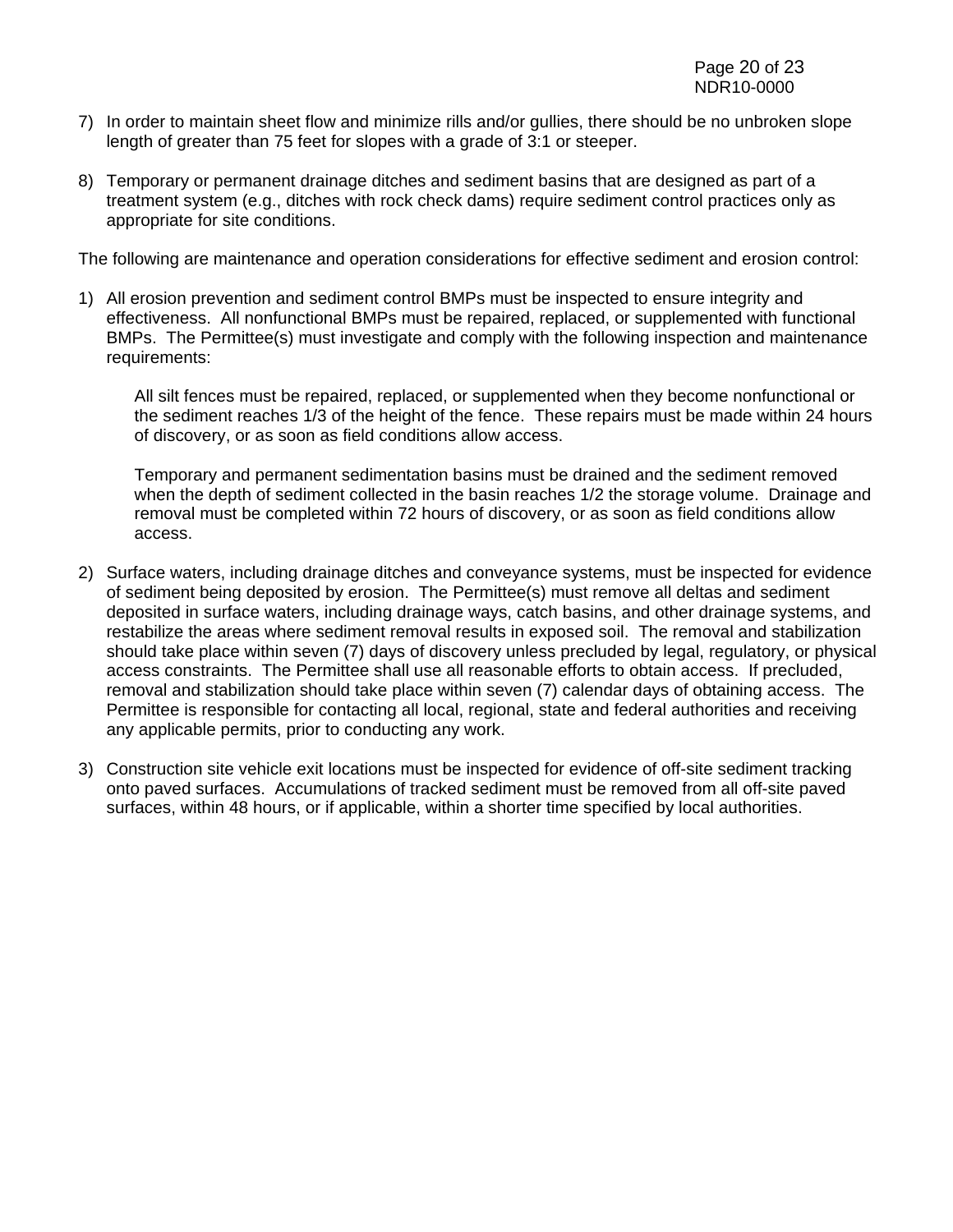#### **Appendix 2 - Basic storm water pollution prevention measures for small construction sites**

These guidelines are intended to serve as a set of operating procedures for small construction activity. For residential or commercial building sites involving one (1) acre or less, the guidelines may serve as a generic SWPP plan by itself or as the majority of the plan with site specific considerations attached as appropriate.

#### Housekeeping and Standard Operating Practices

1) Minimize sediment and dirt deposits on streets.

If sediment escapes the construction site, off-site accumulations of sediment must be removed in a manner and at a frequency sufficient to minimize off-site impacts (e.g., fugitive sediment in streets could be washed into storm sewers by the next rain and/or pose a safety hazard to users of public streets).

Vehicle tracking of sediment from the construction site must be minimized by BMPs such as a designated vehicle entrance to the building site and providing aggregate surface on the entrance (driveway) as soon as practical. The building site operator is responsible for (or making the arrangements for) street sweeping and/or scraping if BMPs are not adequate to prevent sediment from being tracked onto the street from his/her building site(s).

2) Properly handle construction debris and waste materials.

Provide appropriate container(s) on-site (or centrally located for several sites) for storing construction debris and other wastes until disposal. Litter and debris shall be picked-up regularly to reduce the chance for materials to be carried off the site by wind or water. Waste shall be disposed-of at a facility appropriate for the type of waste collected.

Liquid or soluble materials including oil, fuel, paint and any other hazardous substances must be properly stored, to prevent spills, leaks or other discharges. Restricted access to storage areas must be provided to prevent vandalism. Storage and disposal of hazardous waste must be in compliance with applicable regulations.

Concrete wash water shall not be discharged to any waters of the state, storm sewer systems or allowed to drain onto adjacent properties. Wash water disposal must be limited to a defined area of the site or to an area designated by the developer for cement washout. The area(s) must be sufficient to contain the wash water and residual cement.

3) Storm water inlet protection.

All storm drain inlets in the immediate vicinity of the building site must be protected by appropriate BMPs during construction until all sources with potential for discharging to the inlet have been stabilized. Grate covers and other means of sediment capture at the inlet are a last line of control. Sediment and erosion control practices must also be used on the building site. Inlet covers or barriers must conform to local ordinances or regulations. In general inlet barriers need to provide for drainage adequate to prevent excessive roadway flooding.

Maintenance and cleaning of inlet protection devises including on-site sediment and erosion controls must be performed in a timely manner.

4) Inspections shall be performed as outlined in the construction storm water permit.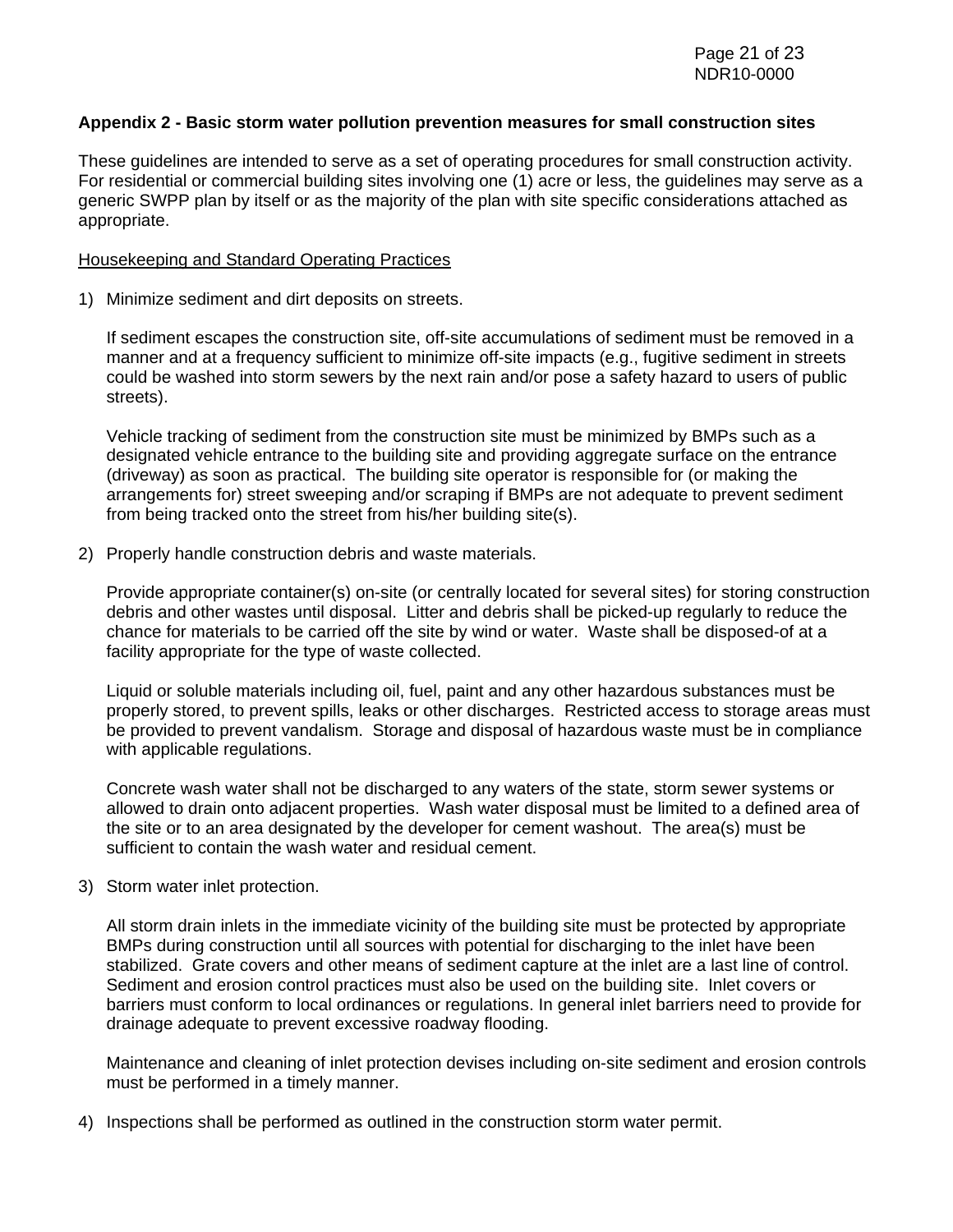### Stage-Specific Controls (Minimum Considerations)

1) Excavation soil piles and other temporary soil stockpiles must have silt fence or other effective **sediment controls**, and cannot be placed in **surface waters**, including **storm water** conveyances such as **curb and gutter systems.** The silt fence or other barrier material must be placed between the curb (or other type of storm conveyance) and pile site and the ends must extend back away from the curb to form a generally semi-circular shape. Only a minimal amount of stockpile material should be placed directly against the fence and in no case shall it be more than 1/6 the height of the exposed fence height.

The barrier shall be installed prior to beginning stockpiling and shall be maintained until such time that the piles will be removed. The barriers may be removed to allow backfilling operations or to obtain material from other stockpiles. If all of the material is not removed in one operation or removal will be suspended for more that 7 days, the barrier must be reinstalled.

- 2) Rough graded building sites. Sediment and erosion controls shall be used as appropriate to reduce erosion and the amount of sediment deposited in the street (or other storm conveyance if present). Minimum considerations include:
	- a. Maintaining a 3 to 4 foot wide by 3 to 4 inch drop edge on the back side of the curb and sidewalk (if installed) when the slope of the lot is perpendicular to the curb. For sites where the slopes are appreciably parallel to the street, provide a barrier at the lot edge to curtail down cutting along the curb.
	- b. If boulevard areas have been seeded to temporary cover, maintain cover as much as possible during the building process.
	- c. Temporary Erosion Protection methods may be used as an alternative or replacement to the practices mentioned above to prevent erosion. Examples of temporary cover include: straw, wood fiber blanket, wood chips, and erosion netting.
	- d. Provide splash pads and/or downspout extensions for roof drains sufficient to prevent erosion from roof runoff.
- 3) Final stabilization. Provide final stabilization or landscaping as soon as practical in the building process. Due to varying preferences of buyers, the methods also vary at this stage. Generally one of the following should describe the final stabilization.
	- a. Sod is installed.
	- b. The site is finish graded and seed and/or mulch are applied immediately following the finish grading and topsoil placement.
	- c. If the home buyer (or other building occupant) prefers to complete landscaping, temporary erosion and sediment controls should be left in place and the home buyer shall be provided information ("homeowner factsheet") on the purpose of such controls.

The responsibility under the construction storm water permit does not end until final stabilization has been achieved. Final stabilization is considered achieved when perennial vegetation is established at 70% of preexisting levels over the entire area (excluding paved or roofed areas); or: